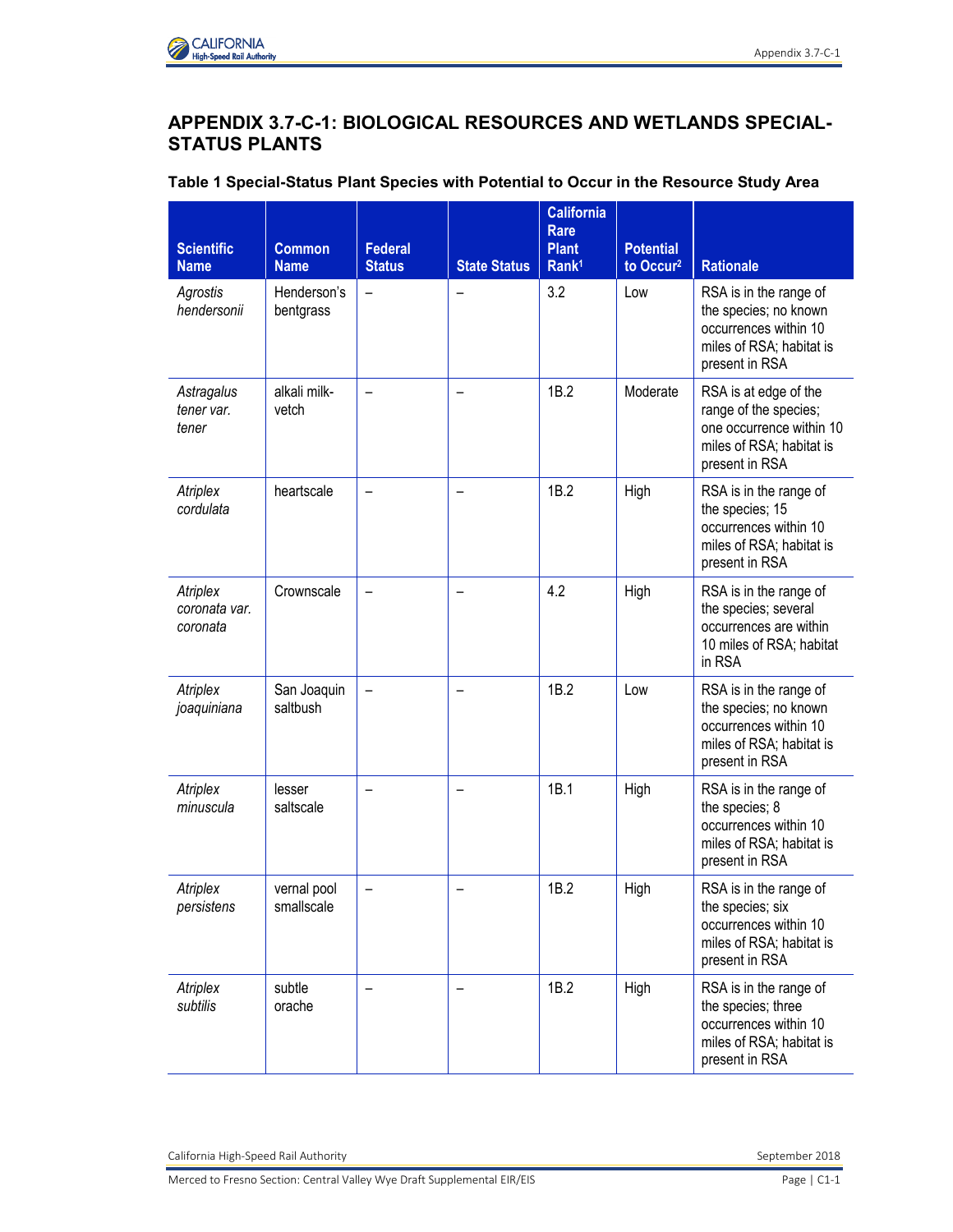

| <b>Scientific</b><br><b>Name</b>                 | <b>Common</b><br><b>Name</b>        | <b>Federal</b><br><b>Status</b> | <b>State Status</b> | <b>California</b><br>Rare<br><b>Plant</b><br>Rank <sup>1</sup> | <b>Potential</b><br>to Occur <sup>2</sup> | <b>Rationale</b>                                                                                                               |
|--------------------------------------------------|-------------------------------------|---------------------------------|---------------------|----------------------------------------------------------------|-------------------------------------------|--------------------------------------------------------------------------------------------------------------------------------|
| California<br>macrophylla                        | round-<br>leaved<br>filaree         |                                 |                     | 1B.1                                                           | Moderate                                  | RSA is in the range of<br>the species; one historic<br>occurrence within 10<br>miles of RSA; habitat is<br>present in RSA      |
| Calochortus<br>clavatus var.<br>avius            | Pleasant<br>Valley<br>mariposa-lily | $\overline{\phantom{0}}$        |                     | 1B.2                                                           | None                                      | RSA is outside the range<br>of the species; no<br>occurrences within 10<br>miles of RSA; no habitat<br>is present in RSA       |
| Calycadenia<br>hooveri                           | Hoover's<br>calycadenia             |                                 |                     | 1B.3                                                           | None                                      | RSA is outside the range<br>of the species; three<br>occurrences within 10<br>miles of RSA; no habitat<br>is present in RSA    |
| Castilleja<br>campestris<br>subsp.<br>succulenta | succulent<br>owl's-clover           | Threatened                      | Endangered          | 1B.2                                                           | Moderate                                  | RSA is on the margin of<br>the range of the species;<br>20 occurrences within 10<br>miles of RSA; habitat is<br>present in RSA |
| Centromadia<br>parryi subsp.<br>rudis            | Parry's<br>rough<br>tarplant        |                                 |                     | 4.2                                                            | Moderate                                  | RSA is on the margin of<br>the range of the species;<br>one occurrence within 10<br>miles of RSA; habitat is<br>present in RSA |
| Chamaesyce<br>hooveri                            | Hoover's<br>spurge                  | Threatened                      |                     | 1B.2                                                           | High                                      | RSA is in the range of<br>the species; one<br>occurrence within 10<br>miles of RSA; habitat is<br>present in RSA               |
| Chloropyron<br>molle subsp.<br>hispidum          | hispid bird's-<br>beak              |                                 |                     | 1B.1                                                           | High                                      | RSA is in the range of<br>the species; 19<br>occurrences within 10<br>miles of RSA; habitat is<br>present in RSA               |
| Chloropyron<br>palmatum                          | palmate<br>bird's-beak              | Endangered                      | Endangered          | 1B.1                                                           | High                                      | RSA is in the range of<br>the species; four<br>occurrences within 10<br>miles of RSA; habitat is<br>present in RSA             |
| Clarkia<br>rostrata                              | beaked<br>clarkia                   |                                 |                     | 1B.3                                                           | None                                      | RSA is outside the range<br>of the species; two<br>occurrences within 10<br>miles of RSA; no habitat<br>is present in RSA      |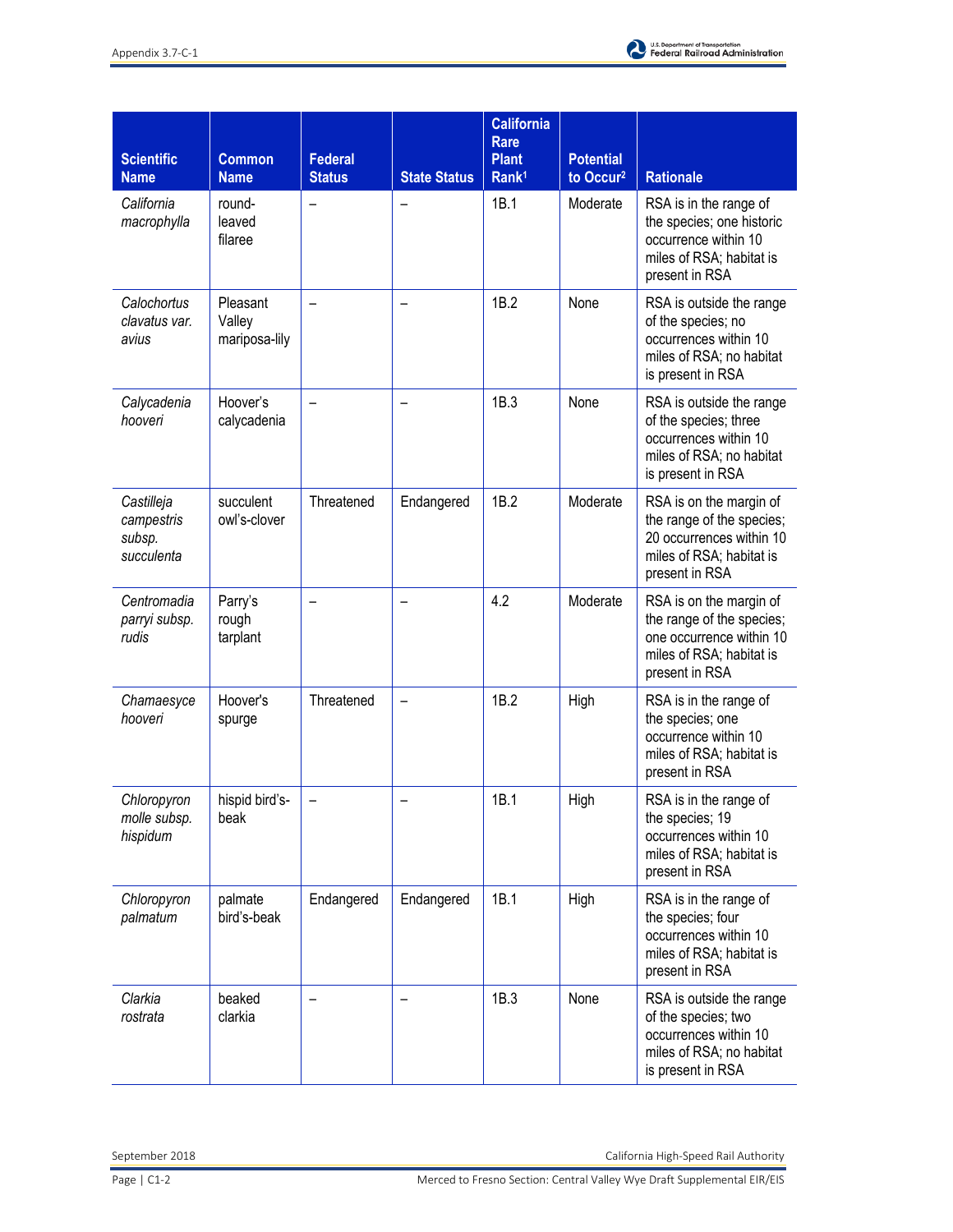

| <b>Scientific</b><br><b>Name</b>              | <b>Common</b><br><b>Name</b>       | <b>Federal</b><br><b>Status</b> | <b>State Status</b> | <b>California</b><br><b>Rare</b><br><b>Plant</b><br>Rank <sup>1</sup> | <b>Potential</b><br>to Occur <sup>2</sup> | <b>Rationale</b>                                                                                                                  |
|-----------------------------------------------|------------------------------------|---------------------------------|---------------------|-----------------------------------------------------------------------|-------------------------------------------|-----------------------------------------------------------------------------------------------------------------------------------|
| Cryptantha<br>hooveri                         | Hoover's<br>cryptantha             | -                               |                     | 1A                                                                    | Moderate                                  | RSA is in the range of<br>the species; one historic<br>occurrence within 10<br>miles of RSA; habitat is<br>present in RSA         |
| Delphinium<br>hansenii<br>subsp.<br>ewanianum | Ewan's<br>larkspur                 |                                 |                     | 4.2                                                                   | High                                      | RSA is in the range of<br>the species; one<br>occurrence within 10<br>miles of RSA; habitat is<br>present in RSA                  |
| Delphinium<br>recurvatum                      | recurved<br>larkspur               |                                 |                     | 1B.2                                                                  | High                                      | RSA is in the range of<br>the species; four<br>occurrences within 10<br>miles of RSA; habitat is<br>present in RSA                |
| Downingia<br>pusilla                          | dwarf<br>downingia                 |                                 |                     | 2B.2                                                                  | Moderate                                  | RSA is on the margin of<br>the range of the species;<br>two occurrences within<br>10 miles of RSA; habitat<br>is present in RSA   |
| Eryngium<br>racemosum                         | Delta button-<br>celery            |                                 | Endangered          | 1B.1                                                                  | Moderate                                  | RSA is on the margin of<br>the range of the species;<br>seven occurrences<br>within 10 miles of RSA;<br>habitat is present in RSA |
| Eryngium<br>spinosepalum                      | spiny-<br>sepaled<br>button-celery |                                 |                     | 1B.2                                                                  | Moderate                                  | RSA is on the margin of<br>the range of the species;<br>21 occurrences within 10<br>miles of RSA; habitat is<br>present in RSA    |
| Fritillaria<br>agrestis                       | <b>Stinkbells</b>                  |                                 |                     | 4.2                                                                   | Low                                       | RSA is in historic range;<br>no known occurrences<br>within 10 miles of RSA;<br>habitat is present in RSA                         |
| Goodmania<br>luteola                          | Golden<br>goodmania                |                                 |                     | 4.2                                                                   | High                                      | RSA is in range; two<br>known occurrences<br>within 10 miles of RSA;<br>habitat is present in RSA                                 |
| Gratiola<br>heterosepala                      | Boggs Lake<br>hedge-<br>hyssop     |                                 | Endangered          | 1B.2                                                                  | Low                                       | RSA is on the margin of<br>the range of the species;<br>no occurrences within 10<br>miles of RSA; habitat is<br>present in RSA    |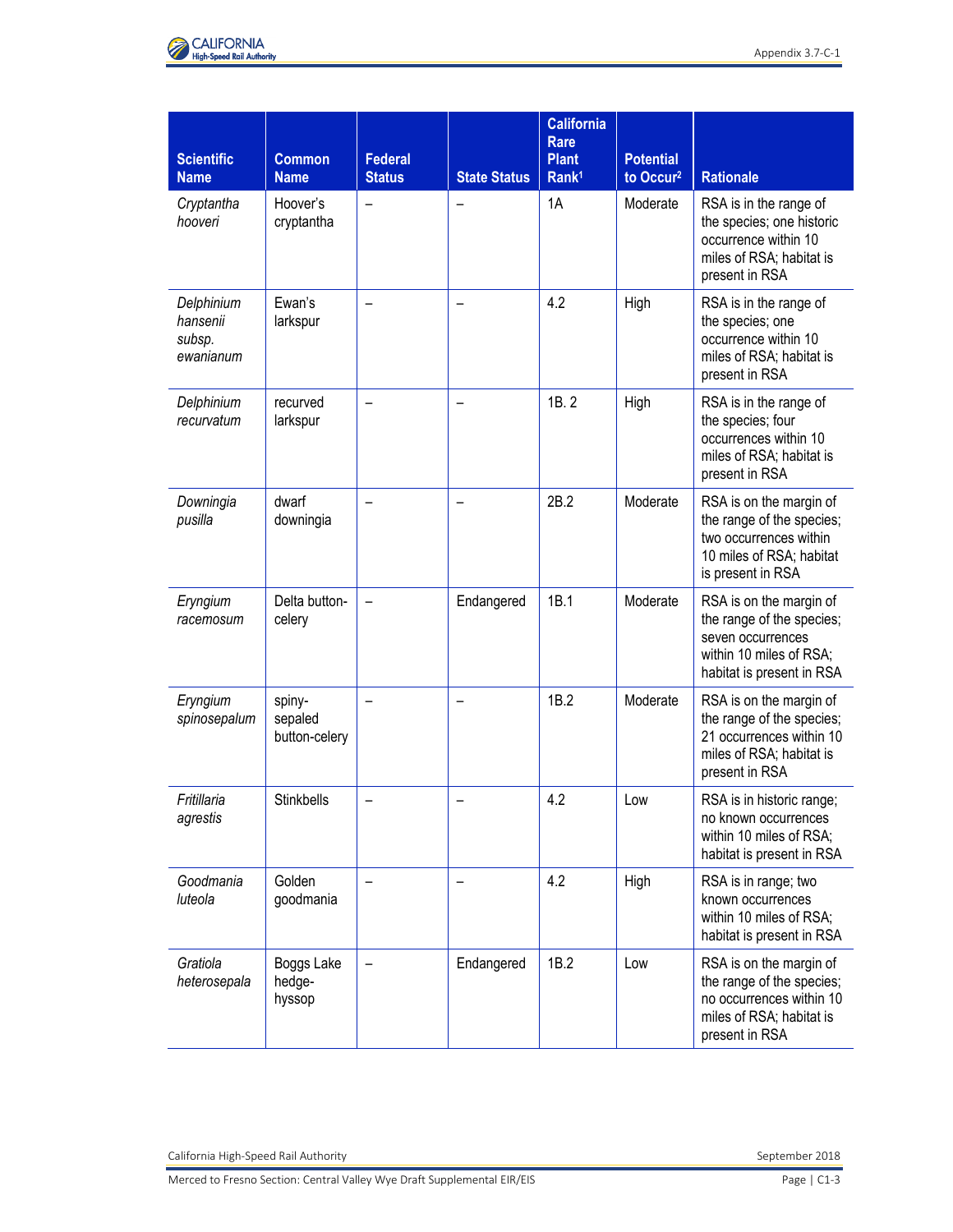

| <b>Scientific</b><br><b>Name</b>                 | <b>Common</b><br><b>Name</b> | <b>Federal</b><br><b>Status</b> | <b>State Status</b> | <b>California</b><br>Rare<br><b>Plant</b><br>Rank <sup>1</sup> | <b>Potential</b><br>to Occur <sup>2</sup> | <b>Rationale</b>                                                                                                         |
|--------------------------------------------------|------------------------------|---------------------------------|---------------------|----------------------------------------------------------------|-------------------------------------------|--------------------------------------------------------------------------------------------------------------------------|
| Hesperevax<br>caulescens                         | Hogwallow<br>starfish        | $\overline{\phantom{0}}$        |                     | 4.2                                                            | High                                      | RSA is in range; one<br>known occurrence within<br>10 miles of RSA; habitat<br>is present in RSA                         |
| Hordeum<br>intercedens                           | Vernal<br>barley             |                                 |                     | 3.2                                                            | Low                                       | RSA is in range; no<br>known occurrences<br>within 10 miles of RSA;<br>habitat is present in RSA                         |
| Lagophylla<br>dichotoma                          | forked<br>hareleaf           |                                 |                     | 1B.1                                                           | None                                      | RSA is outside the range<br>of the species; one<br>historic occurrence<br>within 10 miles of RSA;<br>no habitat in RSA   |
| Lasthenia<br>ferrisiae                           | Ferris'<br>goldfields        |                                 |                     | 4.2                                                            | High                                      | RSA is in the range of<br>the species; several<br>occurrences within 10<br>miles of RSA; habitat is<br>present in RSA    |
| Lasthenia<br>glabrata<br>subsp.<br>coulteri      | Coulter's<br>goldfields      | $\overline{\phantom{0}}$        |                     | 1B.1                                                           | Low                                       | RSA is in the range of<br>the species; no<br>occurrences within 10<br>miles of RSA; habitat is<br>present in RSA         |
| Leptosiphon<br>serrulatus                        | Madera<br>leptosiphon        |                                 |                     | 1B.2                                                           | None                                      | RSA is outside the range<br>of the species; one<br>occurrence within 10<br>miles of RSA; no habitat<br>is present in RSA |
| <b>Myosurus</b><br>minimus<br>subsp. apus        | Little<br>mousetail          |                                 |                     | 3.1                                                            | High                                      | RSA is in range; one<br>known occurrence within<br>10 miles of RSA; habitat<br>is present in RSA                         |
| Navarretia<br>myersii<br>subsp.<br>myersii       | pincushion<br>navarretia     |                                 |                     | 1B.1                                                           | None                                      | RSA is outside the range<br>of the species; no<br>occurrences within 10<br>miles of RSA; habitat is<br>present in RSA    |
| Navarretia<br>nigelliformis<br>subsp.<br>radians | shining<br>navarretia        |                                 |                     | 1B.2                                                           | High                                      | RSA is in the range of<br>the species; 14<br>occurrences within 10<br>miles of RSA; habitat is<br>present in RSA         |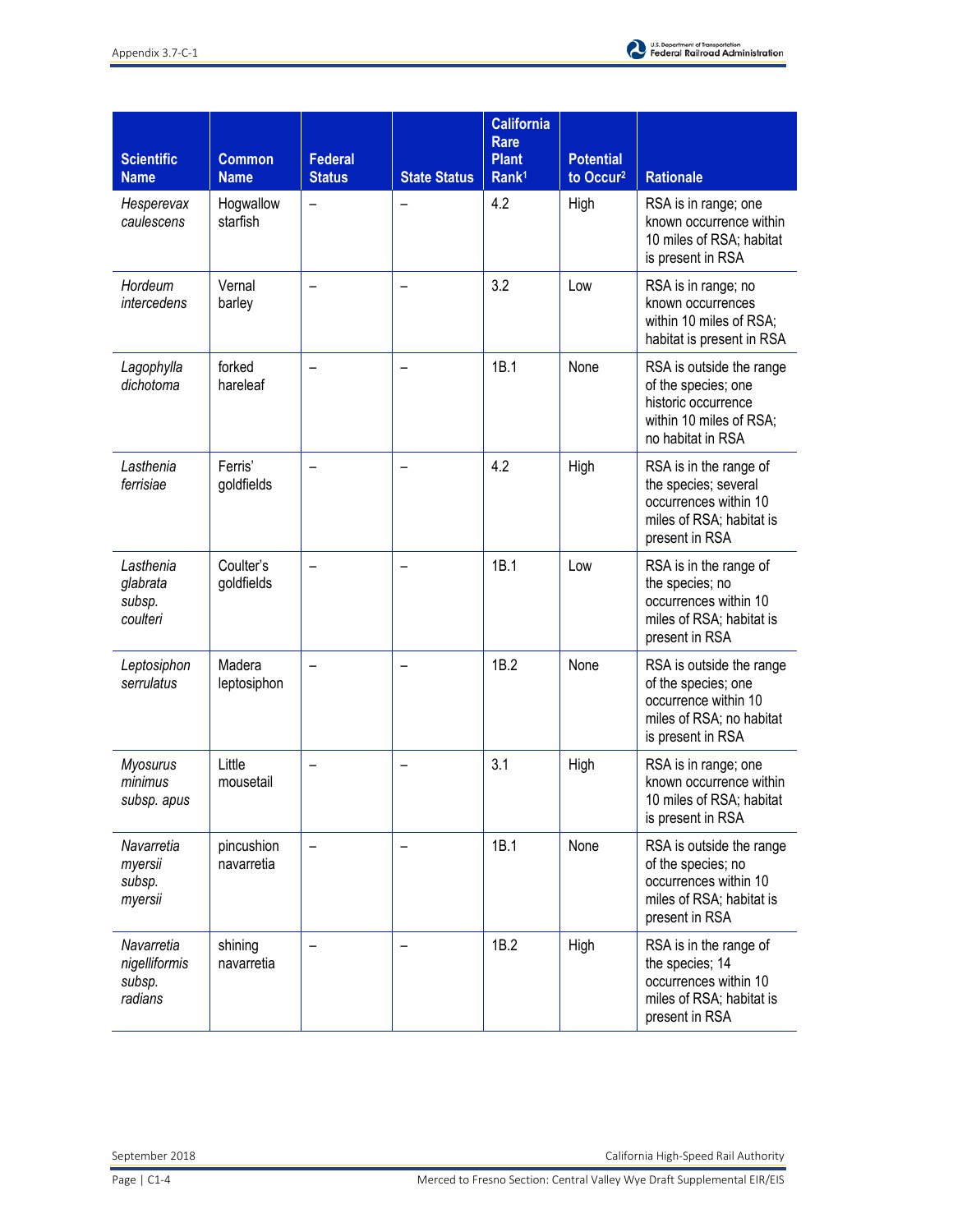

| <b>Scientific</b><br><b>Name</b>  | <b>Common</b><br><b>Name</b> | <b>Federal</b><br><b>Status</b> | <b>State Status</b> | <b>California</b><br><b>Rare</b><br><b>Plant</b><br>Rank <sup>1</sup> | <b>Potential</b><br>to Occur <sup>2</sup> | <b>Rationale</b>                                                                                                                               |
|-----------------------------------|------------------------------|---------------------------------|---------------------|-----------------------------------------------------------------------|-------------------------------------------|------------------------------------------------------------------------------------------------------------------------------------------------|
| Navarretia<br>prostrata           | prostrate<br>navarretia      |                                 |                     | 1B.1                                                                  | Low                                       | RSA is on the margin of<br>the range of the species;<br>four occurrences within<br>10 miles of RSA; habitat<br>is present in RSA               |
| Neostapfia<br>colusana            | Colusa<br>grass              | Threatened                      | Endangered          | 1B.1                                                                  | None                                      | RSA is in the range of<br>the species; five<br>occurrences within 10<br>miles of RSA; no habitat<br>is present in RSA                          |
| Orcuttia<br>inaequalis            | San Joaquin<br>Orcutt grass  | Threatened                      | Endangered          | 1B.1                                                                  | None                                      | RSA is on the margin of<br>the range of the species;<br>13 occurrences within 10<br>miles of RSA; no habitat<br>is present in RSA              |
| Orcuttia<br>pilosa                | hairy Orcutt<br>grass        | Endangered                      | Endangered          | 1B.1                                                                  | None                                      | RSA is on the margin of<br>the range of the species;<br>seven occurrences<br>within 10 miles of RSA;<br>no habitat is present in<br><b>RSA</b> |
| Pentachaeta<br>fragilis           | Fragile<br>pentachaeta       |                                 |                     | 4.3                                                                   | Moderate                                  | RSA is on the margin of<br>the range of the species;<br>one occurrence within 10<br>miles of RSA; habitat is<br>present in RSA                 |
| Phacelia<br>ciliata var.<br>opaca | Merced<br>phacelia           |                                 |                     | 3.2                                                                   | High                                      | RSA is on the margin of<br>the range of the species;<br>seven occurrences<br>within 10 miles of RSA;<br>habitat is present in RSA              |
| Sagittaria<br>sanfordii           | Sanford's<br>arrowhead       |                                 |                     | 1B.2                                                                  | High                                      | RSA is in the range of<br>the species; four<br>occurrences within 10<br>miles of RSA; habitat is<br>present in RSA                             |
| Trichocoronis<br>wrightii         | Wright's<br>trichocoronis    |                                 |                     | 2B.1                                                                  | High                                      | RSA is in the range of<br>the species; two<br>occurrences within 10<br>miles of RSA; habitat is<br>present in RSA                              |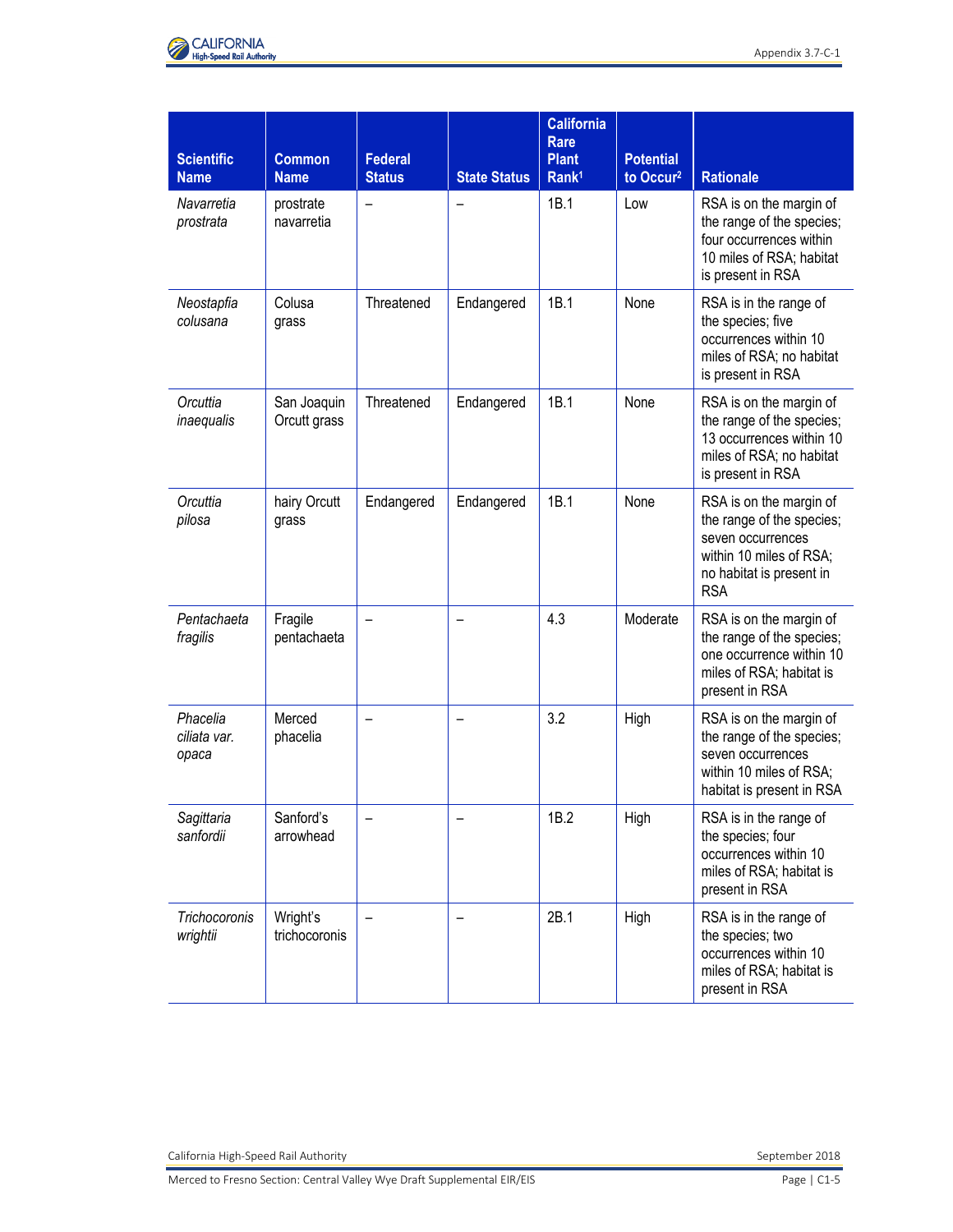

| <b>Scientific</b><br><b>Name</b> | Common<br><b>Name</b> | Federal<br><b>Status</b> | <b>State Status</b> | <b>California</b><br>Rare<br><b>Plant</b><br>Rank <sup>1</sup> | <b>Potential</b><br>to Occur <sup>2</sup> | <b>Rationale</b>                                                                                                                  |
|----------------------------------|-----------------------|--------------------------|---------------------|----------------------------------------------------------------|-------------------------------------------|-----------------------------------------------------------------------------------------------------------------------------------|
| Tuctoria<br>greenei              | Greene's<br>tuctoria  | Endangered               | Rare                | 1B.1                                                           | None                                      | RSA is on the margin of<br>the range of the species;<br>11 occurrences within 10<br>miles of RSA; no habitat<br>is present in RSA |

<sup>1</sup>California Rare Plant Rank

1A = Plants presumed extinct.

1B = Rare, threatened, or endangered in California and elsewhere.

2B = Rare, threatened, or endangered in California, but more common elsewhere.

3 = Plants about which we need more information.

0.1 = Seriously endangered in California

0.2 = Fairly endangered in California

0.3 = Not very endangered in California

<sup>2</sup>Potential to Occur

High: RSA is in the range of the species; occurrences are present within 10 miles of RSA; habitat is present in RSA

Moderate: RSA is on the margin of the range of the species and occurrences are present within 10 miles of RSA, or RSA is in the range of the species and only historic occurrences are present within 10 miles of RSA; habitat is present in RSA

Low: RSA is in the range of the species; no occurrences are present within 10 miles of RSA; habitat is present in RSA

None: RSA is outside of the range of the species or no habitat is present in RSA

RSA = Resource study area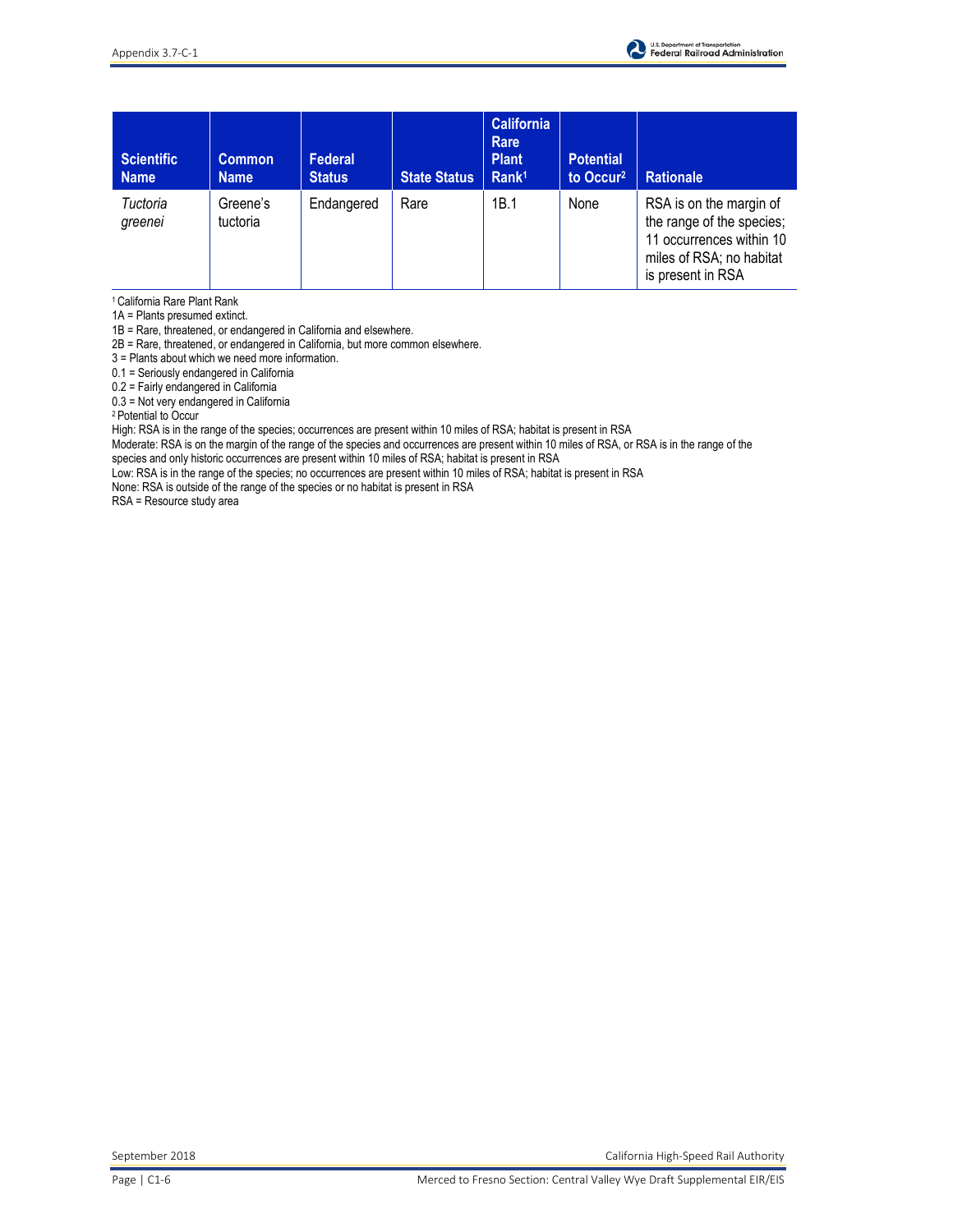

## **APPENDIX 3.7-C-2: BIOLOGICAL RESOURCES AND WETLANDS SPECIAL-STATUS WILDLIFE**

**Table 1 Special-Status Wildlife Species with Potential to Occur in the Resource Study Area** 

| <b>Common Name</b><br><b>Scientific Name</b>                                            | <b>Federal</b><br>Status <sup>1</sup> | <b>State</b><br>Status <sup>2</sup> | <b>Preferred Habitat</b>                                                                                                                                                                                                                                                                                                                                                                                                                                                                                                                                                            | <b>Potential to Occur</b>                                                                                                                                                                                                                                                                                                                                                                         |
|-----------------------------------------------------------------------------------------|---------------------------------------|-------------------------------------|-------------------------------------------------------------------------------------------------------------------------------------------------------------------------------------------------------------------------------------------------------------------------------------------------------------------------------------------------------------------------------------------------------------------------------------------------------------------------------------------------------------------------------------------------------------------------------------|---------------------------------------------------------------------------------------------------------------------------------------------------------------------------------------------------------------------------------------------------------------------------------------------------------------------------------------------------------------------------------------------------|
| Invertebrates                                                                           |                                       |                                     |                                                                                                                                                                                                                                                                                                                                                                                                                                                                                                                                                                                     |                                                                                                                                                                                                                                                                                                                                                                                                   |
| Conservancy fairy<br>shrimp<br><b>Branchinecta</b><br>conservatio                       | E                                     |                                     | Found in large, turbid pools<br>in the northern 2/3 of the<br>Central Valley; inhabits static<br>pools located in swales<br>formed by old, braided<br>alluvium, filled by<br>winter/spring rains, last until<br>June. Primary constituent<br>elements of critical habitat<br>include: complexes of swales<br>and pools with intermittently<br>or continuously flowing<br>surface water; depressional<br>features that become<br>inundated by winter rains<br>and continuously hold water<br>for a minimum of 19 days;<br>and sources of food and<br>habitat structure within pools. | Potential to Occur: The RSA lies<br>within the known range of the<br>species and vernal pools are<br>present in the resource study area.<br>There are reported CNDDB<br>occurrences within 10 miles of the<br>project footprint, though there are<br>no reported occurrences of this<br>species within the project footprint<br>(CDFW 2016).                                                      |
| Conservancy fairy<br>shrimp *Critical<br>Habitat*<br><b>Branchinecta</b><br>conservatio |                                       |                                     |                                                                                                                                                                                                                                                                                                                                                                                                                                                                                                                                                                                     | No critical habitat for this species<br>occurs in the Wildlife RSA.                                                                                                                                                                                                                                                                                                                               |
| Longhorn fairy<br>shrimp<br><b>Branchinecta</b><br>longiantenna                         | E                                     |                                     | Inhabits vernal pools,<br>seasonally ponded areas<br>within vernal swales, and<br>ephemeral freshwater<br>habitats.                                                                                                                                                                                                                                                                                                                                                                                                                                                                 | No Potential to Occur: There is a<br>reported occurrence approximately<br>8 miles west of the western-most<br>point of the project footprint in a<br>road-side ditch two miles north of<br>Los Banos (Occurrence 10; CDFW<br>2016). This occurrence is<br>considered by the USFWS as an<br>anomaly and not a sustainable<br>population since only one<br>individual was detected (USFWS<br>2007). |
| Longhorn fairy<br>shrimp *Critical<br>Habitat*<br><b>Branchinecta</b><br>longiantenna   |                                       |                                     |                                                                                                                                                                                                                                                                                                                                                                                                                                                                                                                                                                                     | No critical habitat for this species<br>occurs in the Wildlife RSA.                                                                                                                                                                                                                                                                                                                               |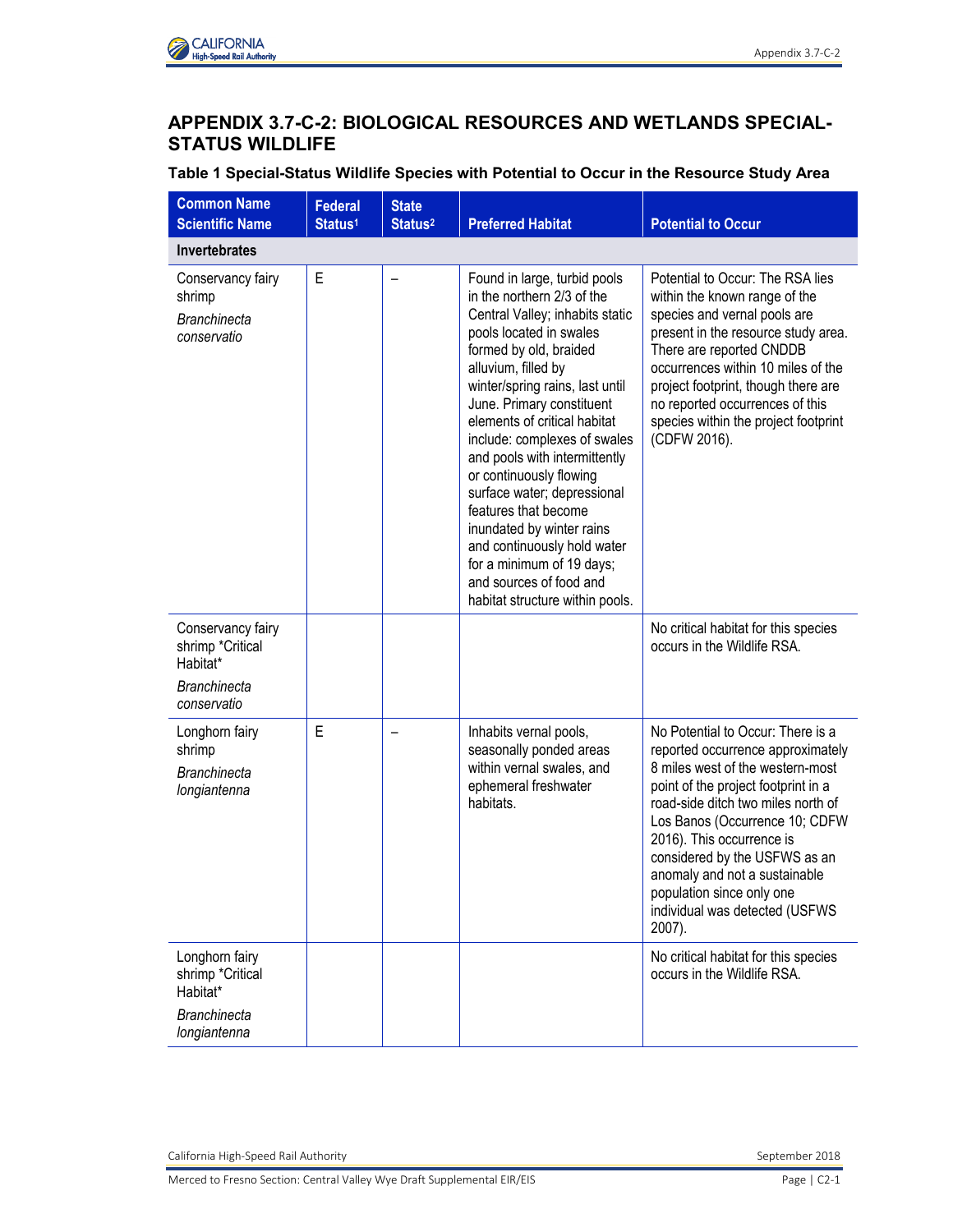

| <b>Common Name</b><br><b>Scientific Name</b>                                                          | <b>Federal</b><br>Status <sup>1</sup> | <b>State</b><br>Status <sup>2</sup> | <b>Preferred Habitat</b>                                                                                                                                                                                                                                                                                                                                                                                                                                                                                          | <b>Potential to Occur</b>                                                                                                                                                                                                                                                                                                                       |
|-------------------------------------------------------------------------------------------------------|---------------------------------------|-------------------------------------|-------------------------------------------------------------------------------------------------------------------------------------------------------------------------------------------------------------------------------------------------------------------------------------------------------------------------------------------------------------------------------------------------------------------------------------------------------------------------------------------------------------------|-------------------------------------------------------------------------------------------------------------------------------------------------------------------------------------------------------------------------------------------------------------------------------------------------------------------------------------------------|
| Vernal pool fairy<br>shrimp<br>Branchinecta lynchi                                                    | $\mathsf{T}$                          | $\overline{\phantom{0}}$            | Vernal pools; inhabit small,<br>clear-water sandstone<br>depression pools and<br>grassed swale, earth slump,<br>or basalt-flow depression<br>pools. Primary constituent<br>elements of critical habitat<br>include: complexes of swales<br>and pools with intermittently<br>or continuously flowing<br>surface water; depressional<br>features that become<br>inundated by winter rains<br>and continuously hold water<br>for a minimum of 18 days;<br>and sources of food and<br>habitat structure within pools. | Potential to Occur: The RSA lies<br>within the known range of the<br>species and vernal pools are<br>present in the resource study area.<br>There are reported CNDDB<br>occurrences within 10 miles of the<br>project footprint, though there are<br>no reported occurrences of this<br>species within the project footprint<br>(CDFW 2016).    |
| Vernal pool fairy<br>shrimp *Critical<br>Habitat*<br>Branchinecta lynchi                              |                                       |                                     |                                                                                                                                                                                                                                                                                                                                                                                                                                                                                                                   | Designated critical habitat for this<br>species occurs within the project<br>footprint.                                                                                                                                                                                                                                                         |
| Valley elderberry<br>longhorn beetle<br>Desmocerus<br>californicus<br>dimorphus                       | $\mathsf{T}$                          |                                     | Elderberry shrubs with stem<br>diameters of >1 inch.<br>Species always found close<br>to host plant. Larvae may<br>remain in stems for up to 2<br>years.                                                                                                                                                                                                                                                                                                                                                          | Potential to Occur: The RSA lies<br>within the known range of the<br>species and suitable habitat is<br>present in the resource study area.<br>There are reported CNDDB<br>occurrences within 10 miles of the<br>project footprint, though there are<br>no reported occurrences of this<br>species within the project footprint<br>(CDFW 2016). |
| Valley elderberry<br>longhorn beetle<br>*Critical Habitat*<br>Desmocerus<br>californicus<br>dimorphus |                                       |                                     |                                                                                                                                                                                                                                                                                                                                                                                                                                                                                                                   | No critical habitat for this species<br>occurs in the project footprint.                                                                                                                                                                                                                                                                        |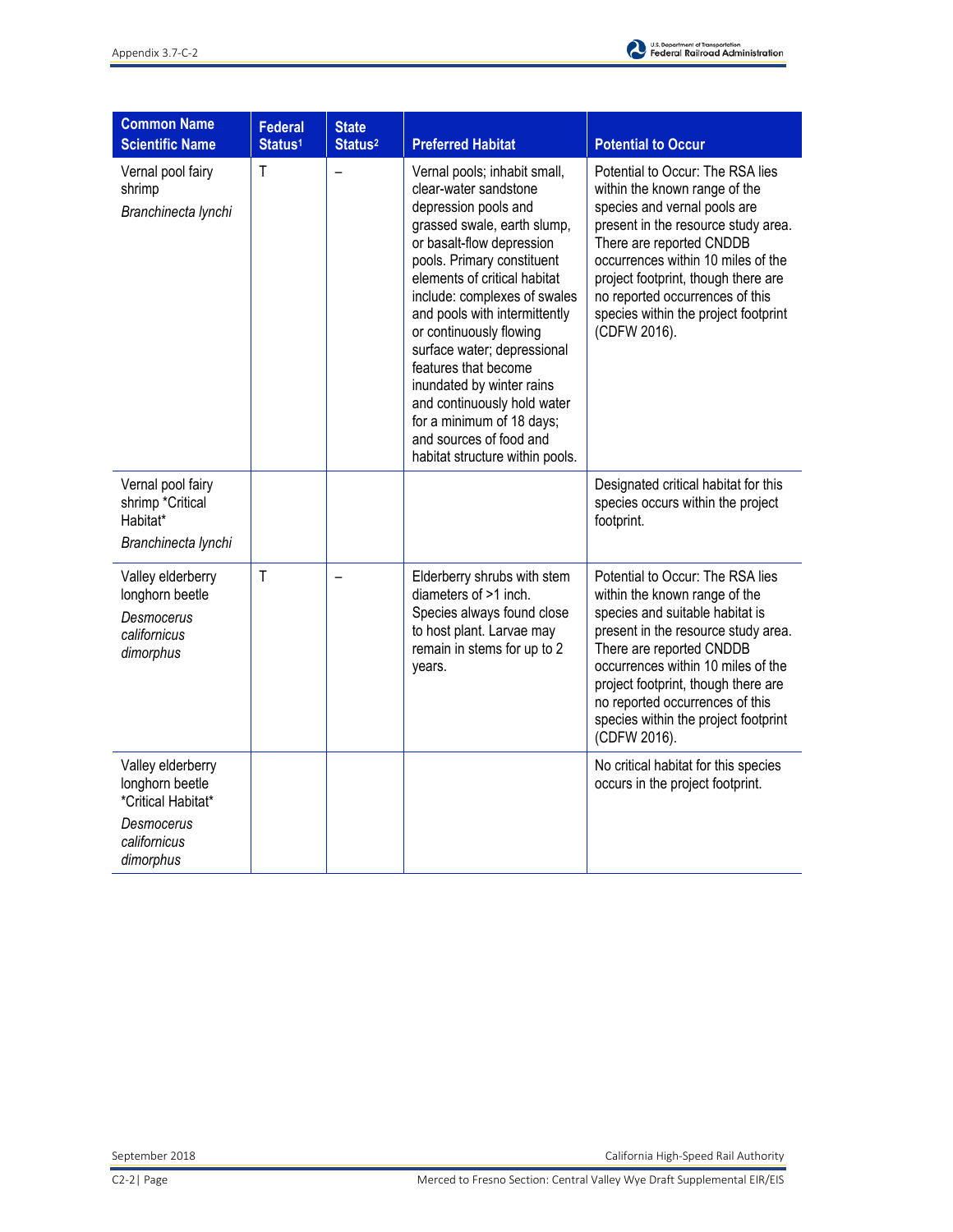

| <b>Common Name</b><br><b>Scientific Name</b>                                         | <b>Federal</b><br>Status <sup>1</sup> | <b>State</b><br>Status <sup>2</sup> | <b>Preferred Habitat</b>                                                                                                                                                                                                                                                                                                                                                                                                                                                                                                                                       | <b>Potential to Occur</b>                                                                                                                                                                                                                                                                                                                    |
|--------------------------------------------------------------------------------------|---------------------------------------|-------------------------------------|----------------------------------------------------------------------------------------------------------------------------------------------------------------------------------------------------------------------------------------------------------------------------------------------------------------------------------------------------------------------------------------------------------------------------------------------------------------------------------------------------------------------------------------------------------------|----------------------------------------------------------------------------------------------------------------------------------------------------------------------------------------------------------------------------------------------------------------------------------------------------------------------------------------------|
| Vernal pool tadpole<br>shrimp<br>Lepidurus packardi                                  | E                                     | $\qquad \qquad -$                   | Seasonal pools in unplowed<br>grassland with old alluvial<br>soils underlain by hardpan or<br>in sandstone depressions,<br>water in the pools has very<br>low alkalinity and<br>conductivity. Primary<br>constituent elements of<br>critical habitat include:<br>complexes of swales and<br>pools with intermittently or<br>continuously flowing surface<br>water; depressional features<br>that become inundated by<br>winter rains and continuously<br>hold water for a minimum of<br>41 days; and sources of food<br>and habitat structure within<br>pools. | Potential to Occur: The RSA lies<br>within the known range of the<br>species and vernal pools are<br>present in the resource study area.<br>There are reported CNDDB<br>occurrences within 10 miles of the<br>project footprint, though there are<br>no reported occurrences of this<br>species within the project footprint<br>(CDFW 2016). |
| Vernal pool tadpole<br>shrimp *Critical<br>Habitat*<br>Lepidurus packardi            |                                       |                                     |                                                                                                                                                                                                                                                                                                                                                                                                                                                                                                                                                                | Designated critical habitat for this<br>species occurs within the project<br>footprint.                                                                                                                                                                                                                                                      |
| Fish                                                                                 |                                       |                                     |                                                                                                                                                                                                                                                                                                                                                                                                                                                                                                                                                                |                                                                                                                                                                                                                                                                                                                                              |
| Kern brook lamprey<br>Lampetra hubbsi                                                |                                       | <b>CSC</b>                          | Silty backwaters of rivers.<br>Ammocoetes favor<br>substrates of mud and sand<br>and adults need riffle habitat<br>with gravel for spawning<br>(Moyle 2002).                                                                                                                                                                                                                                                                                                                                                                                                   | Potential to Occur: Kern brook<br>lamprey could occur in the San<br>Joaquin River during the winter<br>months when flows are adequate.<br>The San Joaquin River would be<br>used as a migratory corridor to<br>eastside tributaries.                                                                                                         |
| <b>Central Valley</b><br>steelhead<br>Oncorhynchus<br>mykiss                         | Т                                     | <b>CSC</b>                          | Occurs in well-oxygenated,<br>cool, riverine habitat with<br>water temperatures from 7.8<br>to 18°C (Moyle 2002).<br>Habitat types are riffles,<br>runs, and pools.                                                                                                                                                                                                                                                                                                                                                                                            | Potential to Occur: Steelhead<br>could occur in the San Joaquin<br>River during the winter months<br>when flows are adequate. The San<br>Joaquin River would be used as a<br>migratory corridor to eastside<br>tributaries such as the Merced<br>River.                                                                                      |
| <b>Central Valley</b><br>spring-run Chinook<br>salmon<br>Oncorhynchus<br>tshawytscha | Τ                                     | $\mathsf{T}$                        | Occurs in well-oxygenated,<br>cool, riverine habitat with<br>water temperatures from 8.0<br>to 12.5°C. Habitat types are<br>riffles, runs, and pools.<br>(Moyle 2002).                                                                                                                                                                                                                                                                                                                                                                                         | Potential to Occur: Spring-run<br>Chinook salmon do not currently<br>occur in the San Joaquin River<br>due to lack of flow. They would be<br>introduced in the future when<br>restoration actions begin.                                                                                                                                     |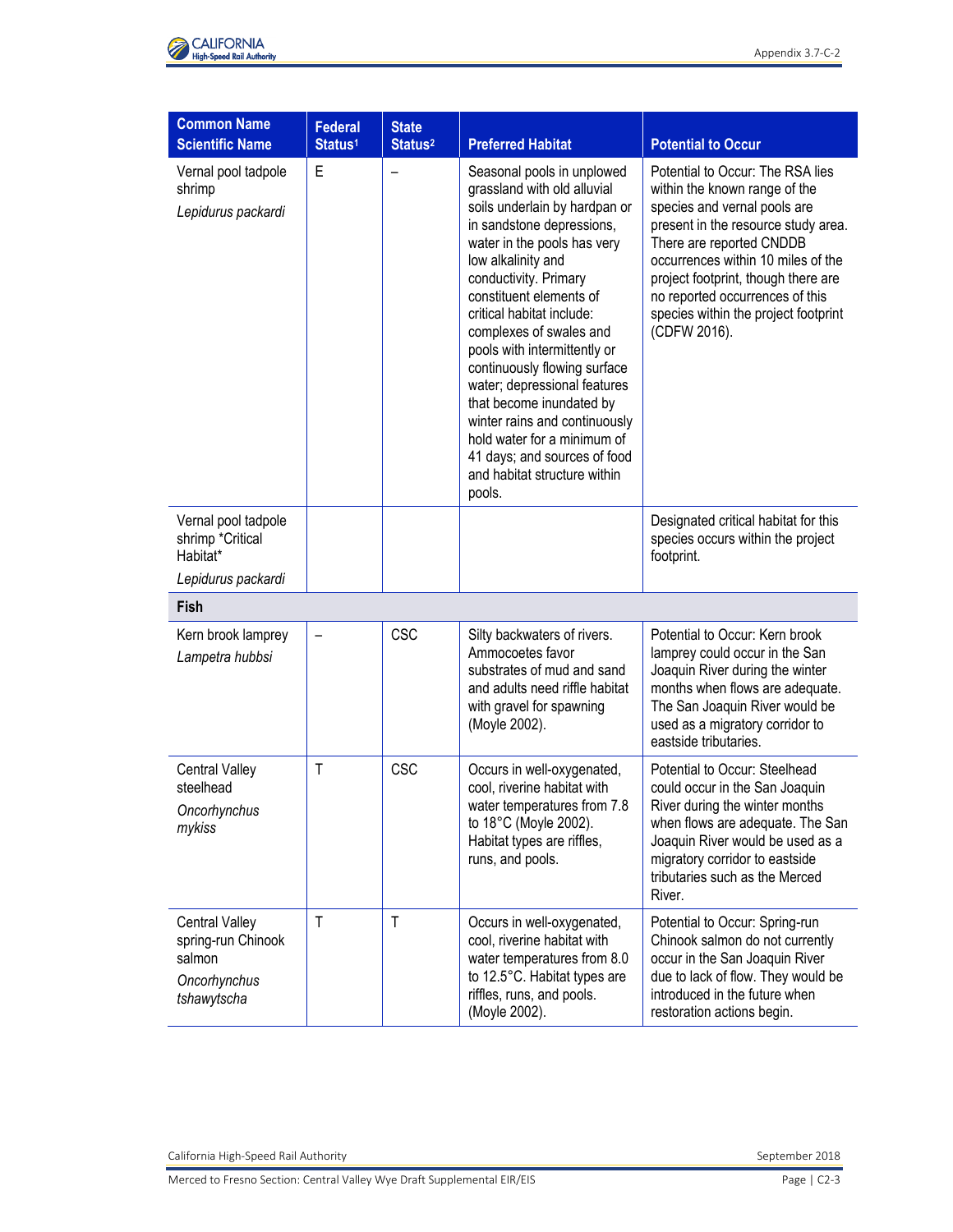

| <b>Common Name</b><br><b>Scientific Name</b>                                                      | <b>Federal</b><br>Status <sup>1</sup> | <b>State</b><br>Status <sup>2</sup> | <b>Preferred Habitat</b>                                                                                                                                                                                                                                                                                                                         | <b>Potential to Occur</b>                                                                                                                                                                                                                                                                                                                                             |
|---------------------------------------------------------------------------------------------------|---------------------------------------|-------------------------------------|--------------------------------------------------------------------------------------------------------------------------------------------------------------------------------------------------------------------------------------------------------------------------------------------------------------------------------------------------|-----------------------------------------------------------------------------------------------------------------------------------------------------------------------------------------------------------------------------------------------------------------------------------------------------------------------------------------------------------------------|
| Winter-run Chinook<br>salmon<br>Oncorhynchus<br>tshawytscha                                       | E                                     | E                                   | Occurs in well-oxygenated,<br>cool, riverine habitat with<br>water temperatures from 8.0<br>to 12.5°C. Habitat types are<br>riffles, runs, and pools.<br>(Moyle 2002).                                                                                                                                                                           | No Potential to Occur. The RSA<br>lies outside of the known range of<br>the species.                                                                                                                                                                                                                                                                                  |
| Chinook salmon-<br><b>Central Valley</b><br>fall/late-fall run ESU<br>Oncorhynchus<br>tshawytscha | <b>SC</b>                             | <b>CSC</b>                          | Occurs in well-oxygenated,<br>cool, riverine habitat with<br>water temperatures from 8.0<br>to 12.5°C. Habitat types are<br>riffles, runs, and pools<br>(Moyle 2002).                                                                                                                                                                            | Potential to Occur: Fall-run<br>Chinook salmon could occur in the<br>San Joaquin River during the<br>winter months when flows are<br>adequate. The San Joaquin River<br>would be used as a migratory<br>corridor to eastside tributaries<br>such as the Merced River.                                                                                                 |
| Delta smelt<br>Hypomesus<br>transpacificus                                                        | $\mathsf{T}$                          | $\mathsf{T}$                        | Occurs in estuary habitat in<br>the Delta where fresh and<br>brackish water mix in the<br>salinity range of 2-7 parts<br>per thousand (Moyle 2002).                                                                                                                                                                                              | No Potential to Occur. The RSA<br>lies outside of the known range of<br>the species.                                                                                                                                                                                                                                                                                  |
| Hardhead<br>Mylopharodon<br>conocephalus                                                          |                                       | <b>CSC</b>                          | Reside in low to mid-<br>elevation streams and prefer<br>clear, deep pools and runs<br>with slow velocities. Also<br>occur in reservoirs.                                                                                                                                                                                                        | Potential to Occur: Hardhead<br>could occur in the San Joaquin<br>River during months where river<br>flow is adequate.                                                                                                                                                                                                                                                |
| San Joaquin roach<br>Lavinia symmetricus                                                          |                                       | <b>CSC</b>                          | Found in a wide variety of<br>habitats such as small, warm<br>streams to cold, clear<br>streams. Mainly use pool or<br>slow-moving water habitat<br>with other native fish species<br>(Moyle 2002).                                                                                                                                              | Potential to Occur: Roach could<br>occur in the San Joaquin River<br>during months where river flow is<br>adequate.                                                                                                                                                                                                                                                   |
| <b>Amphibians</b>                                                                                 |                                       |                                     |                                                                                                                                                                                                                                                                                                                                                  |                                                                                                                                                                                                                                                                                                                                                                       |
| California tiger<br>salamander<br>Ambystoma<br>californiense                                      | $\mathsf{T}$                          | $\mathsf T$                         | Requires vernal pools or<br>other seasonal water<br>sources that remain<br>inundated for a minimum of<br>12 weeks for breeding.<br>Suitable upland habitat<br>includes annual grasslands<br>and grassy understory of<br>valley-foothill hardwood<br>habitats (i.e., oak-savanna).<br>Requires mammal burrows<br>or other underground<br>refuges. | Potential to Occur: The RSA lies<br>within the known range of the<br>species and suitable aquatic and<br>upland habitat is present in the<br>resource study area. There are<br>reported CNDDB occurrences<br>within 10 miles of the project<br>footprint, though there are no<br>reported occurrences of this<br>species within the project footprint<br>(CDFW 2016). |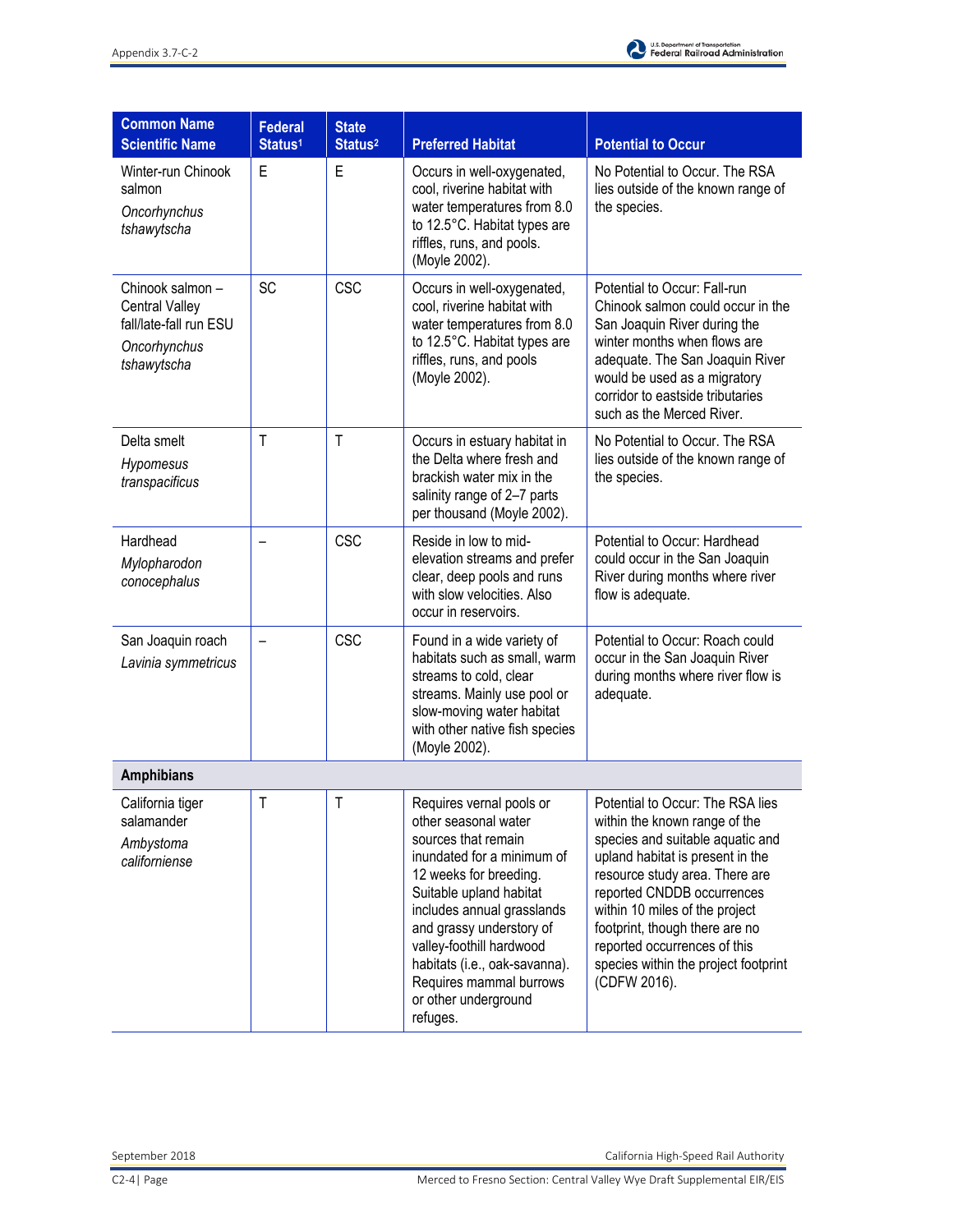

| <b>Common Name</b><br><b>Scientific Name</b>                     | <b>Federal</b><br>Status <sup>1</sup> | <b>State</b><br>Status <sup>2</sup> | <b>Preferred Habitat</b>                                                                                                                                                                                                                                                                                                                                                                               | <b>Potential to Occur</b>                                                            |
|------------------------------------------------------------------|---------------------------------------|-------------------------------------|--------------------------------------------------------------------------------------------------------------------------------------------------------------------------------------------------------------------------------------------------------------------------------------------------------------------------------------------------------------------------------------------------------|--------------------------------------------------------------------------------------|
| California tiger<br>salamander *Critical<br>Habitat*             |                                       |                                     |                                                                                                                                                                                                                                                                                                                                                                                                        | No critical habitat for this species<br>occurs in the project footprint.             |
| Ambystoma<br>californiense                                       |                                       |                                     |                                                                                                                                                                                                                                                                                                                                                                                                        |                                                                                      |
| Yellow-blotched<br>salamander                                    |                                       | <b>CSC</b>                          |                                                                                                                                                                                                                                                                                                                                                                                                        | No Potential to Occur: The RSA<br>lies outside of the known range of<br>the species. |
| Ensatina<br>eschescoltzii<br>croceator                           |                                       |                                     |                                                                                                                                                                                                                                                                                                                                                                                                        |                                                                                      |
| California red-legged<br>frog<br>Rana draytonii                  | T                                     | <b>CSC</b>                          | Pools in marshes, streams,<br>ponds, with emergent<br>vegetation, and typically<br>without predatory fish;<br>require adequate<br>hibernacula such as small<br>mammal burrows and moist<br>leaf litter.                                                                                                                                                                                                | No Potential to Occur: The RSA<br>lies outside of the known range of<br>the species. |
| California red-legged<br>frog Critical Habitat<br>Rana draytonii |                                       |                                     |                                                                                                                                                                                                                                                                                                                                                                                                        | No critical habitat for this species<br>occurs in the project footprint.             |
| Northern leopard<br>frog<br>Lithobates pipiens                   |                                       | <b>CSC</b>                          | Permanent aquatic habitat<br>such as creeks, wet<br>meadows, and ponds with<br>emergent and submergent<br>vegetation for breeding and<br>overwintering. Nearby dense<br>grass or forb dominated<br>habitats with moist soil for<br>foraging.                                                                                                                                                           | No Potential to Occur: The RSA<br>lies outside of the known range of<br>the species. |
| Foothill yellow-<br>legged frog<br>Rana boylii                   |                                       | <b>CSC</b>                          | Occurs in Klamath<br>Mountains; Cascade, north<br>and south Coast, and<br>Transverse Ranges; and<br>Sierra Nevada up to<br>approximately 6,000 feet.<br>Creeks or rivers in woodland,<br>forest, mixed chaparral, and<br>wet meadow habitats with<br>rock and gravel substrate<br>and low overhanging<br>vegetation along edge.<br>Usually found near riffles<br>with rocks and sunny banks<br>nearby. | No Potential to Occur: The RSA<br>lies outside of the known range of<br>the species. |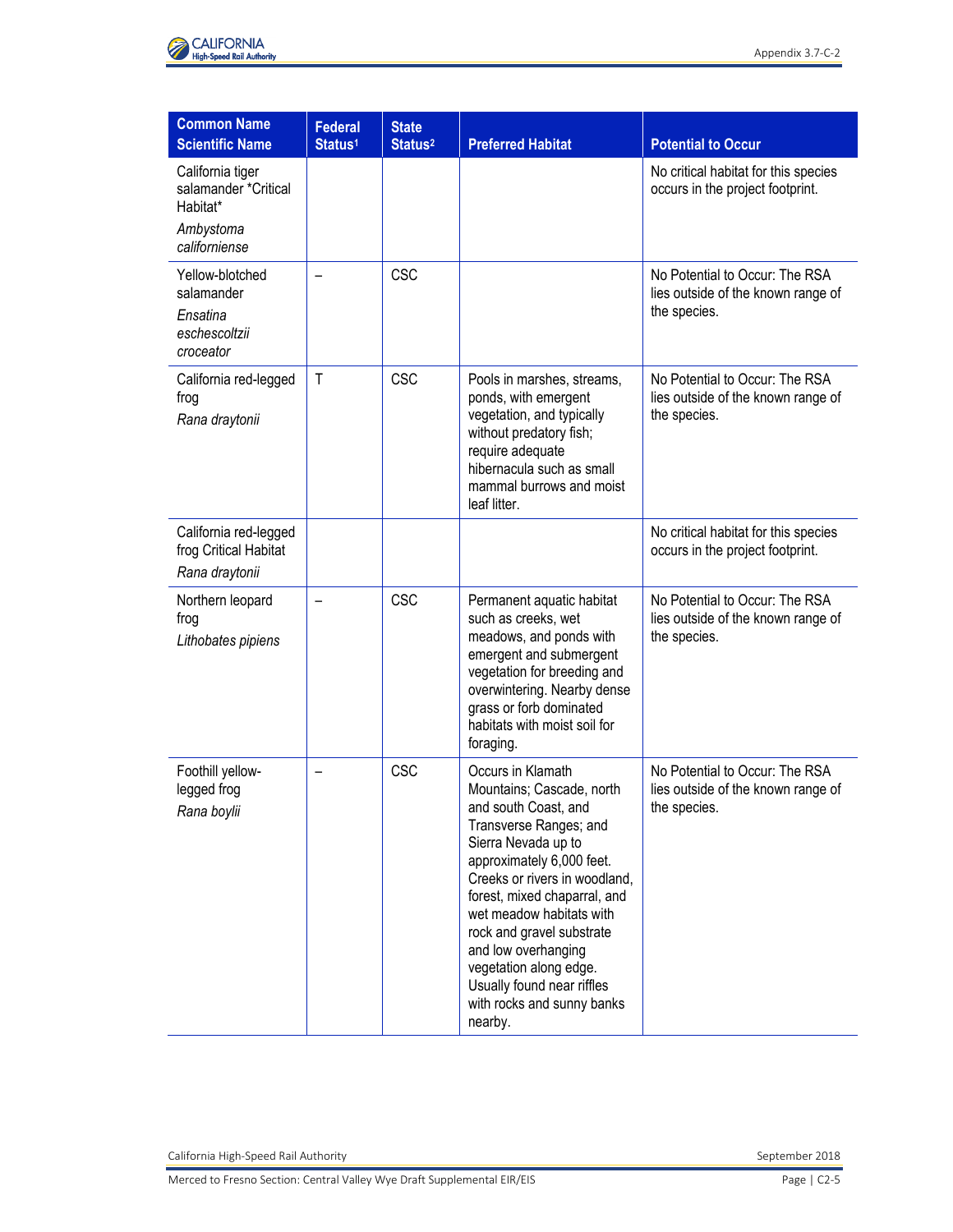

| <b>Common Name</b><br><b>Scientific Name</b>         | <b>Federal</b><br>Status <sup>1</sup> | <b>State</b><br>Status <sup>2</sup> | <b>Preferred Habitat</b>                                                                                                                                                                                                                                                                                                                                  | <b>Potential to Occur</b>                                                                                                                                                                                                                                                                                                                                       |
|------------------------------------------------------|---------------------------------------|-------------------------------------|-----------------------------------------------------------------------------------------------------------------------------------------------------------------------------------------------------------------------------------------------------------------------------------------------------------------------------------------------------------|-----------------------------------------------------------------------------------------------------------------------------------------------------------------------------------------------------------------------------------------------------------------------------------------------------------------------------------------------------------------|
| Western spadefoot<br>Spea hammondii                  | -                                     | <b>CSC</b>                          | Grassland and valley-foothill<br>hardwood woodlands, vernal<br>pools, or seasonal wetlands<br>are essential for egg laying.                                                                                                                                                                                                                               | Potential to Occur: The RSA lies<br>within the known range of the<br>species and suitable aquatic and<br>upland habitat is present in the<br>resource study area. There are<br>reported CNDDB occurrences<br>within 10 miles of the project<br>footprint, though there are reported<br>occurrences of this species within<br>the project footprint (CDFW 2016). |
| <b>Reptiles</b>                                      |                                       |                                     |                                                                                                                                                                                                                                                                                                                                                           |                                                                                                                                                                                                                                                                                                                                                                 |
| Western pond turtle<br>Actinemys<br>marmorata        |                                       | <b>CSC</b>                          | Ponds, marshes, rivers,<br>streams, irrigation ditches,<br>vernal pools. Needs basking<br>sites such as partially<br>submerged logs or rocks,<br>and suitable upland habit<br>(sandy banks or grassy open<br>fields) for egg laying. Fresh,<br>brackish, or saltwater<br>conditions.                                                                      | Potential to Occur: The RSA lies<br>within the known range of the<br>species and suitable aquatic and<br>upland habitat is present in the<br>resource study area. There are<br>reported CNDDB occurrences<br>within 10 miles of the project<br>footprint, though there are reported<br>occurrences of this species within<br>the project footprint (CDFW 2016). |
| Blunt-nosed leopard<br>lizard<br>Gambelia sila       | E                                     | E/FP                                | Resident of sparsely<br>vegetated alkali and desert<br>scrub habitats, in areas of<br>low topographic relief. Seeks<br>cover in mammal burrows,<br>under shrubs or structures<br>such as fence posts; they do<br>not excavate their own<br>burrows.                                                                                                       | Potential to Occur: The RSA lies<br>within the known range of the<br>species and suitable habitat is<br>present in the resource study area.<br>There are reported CNDDB<br>occurrences within 10 miles of the<br>project footprint, though there are<br>no reported occurrences of this<br>species within the project footprint<br>(CDFW 2016).                 |
| Silvery legless lizard<br>Anniella<br>pulchrapulchra |                                       | <b>CSC</b>                          | Semi-stabilized sand dunes,<br>areas with sandy soil, and<br>high moisture content.<br>vegetated with oak or pine-<br>oak woodland, chaparral;<br>also wooded stream edges,<br>and occasionally desert-<br>scrub. Bush lupine often is<br>an indicator of suitable<br>conditions. Often found in<br>leaf litter, and under rocks,<br>logs, and driftwood. | No Potential to Occur: The RSA<br>lies outside of the known range of<br>the species.                                                                                                                                                                                                                                                                            |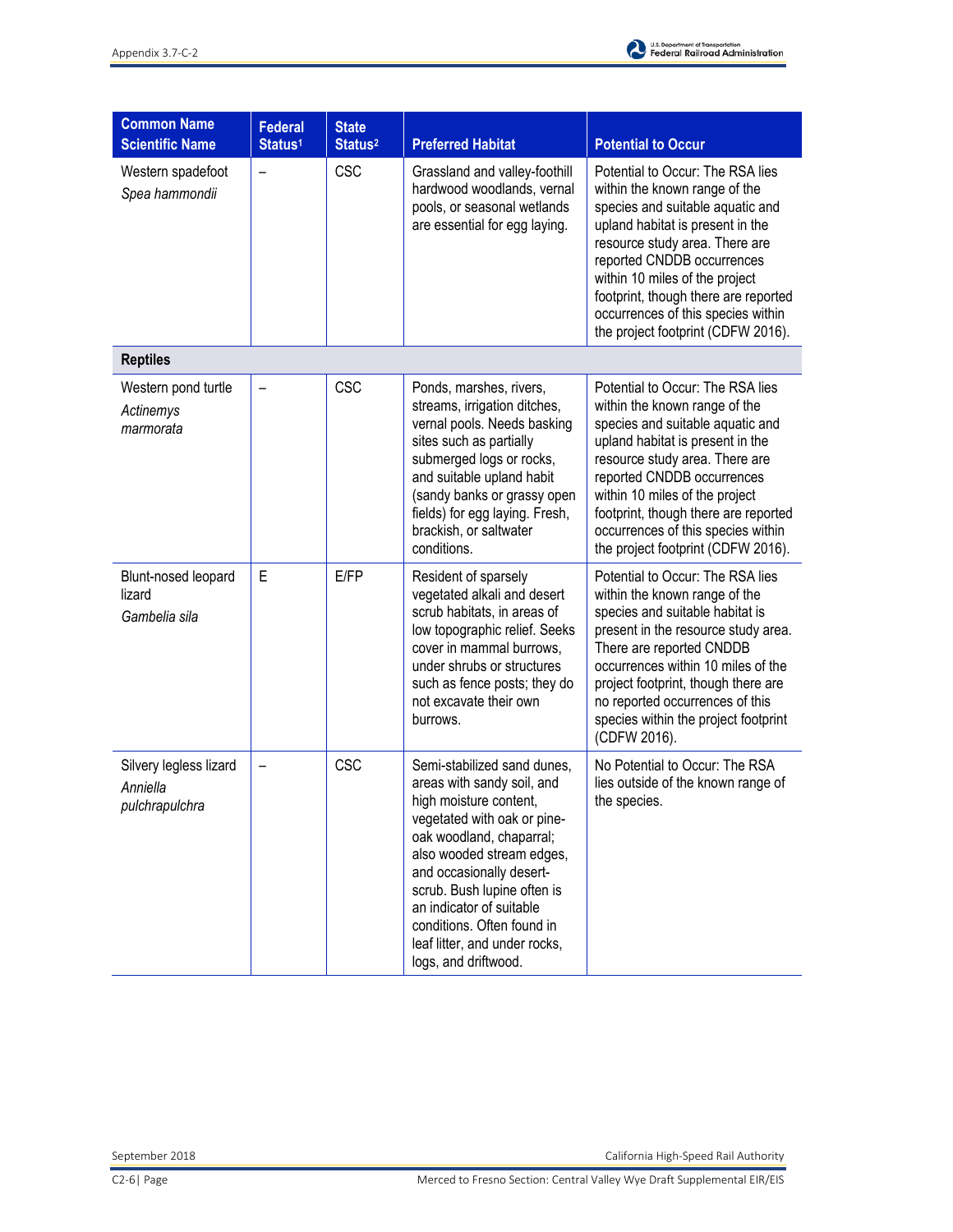

| <b>Common Name</b>                                            | <b>Federal</b>      | <b>State</b>        |                                                                                                                                                                                                                                                                                                                                                                                                                                                                            |                                                                                                                                                                                                                                                                                                                                                                 |
|---------------------------------------------------------------|---------------------|---------------------|----------------------------------------------------------------------------------------------------------------------------------------------------------------------------------------------------------------------------------------------------------------------------------------------------------------------------------------------------------------------------------------------------------------------------------------------------------------------------|-----------------------------------------------------------------------------------------------------------------------------------------------------------------------------------------------------------------------------------------------------------------------------------------------------------------------------------------------------------------|
| <b>Scientific Name</b>                                        | Status <sup>1</sup> | Status <sup>2</sup> | <b>Preferred Habitat</b>                                                                                                                                                                                                                                                                                                                                                                                                                                                   | <b>Potential to Occur</b>                                                                                                                                                                                                                                                                                                                                       |
| Coast horned lizard<br>Phrynosoma<br>blainvilli               |                     | <b>CSC</b>          | Sandy loam areas and on<br>alkali flats. Dietary<br>specialists dependent on<br>ants, as well as beetles and<br>other seasonally abundant<br>insects. Forages on the<br>ground in open areas,<br>usually between shrubs and<br>often near an ant nest. Uses<br>small mammal burrows or<br>burrows under surface<br>objects during periods of<br>extended inactivity or<br>hibernation.                                                                                     | Potential to Occur: The RSA lies<br>within the known range of the<br>species and suitable habitat is<br>present in the resource study area.<br>There are no reported CNDDB<br>occurrences within 10 miles of the<br>project footprint (CDFW 2016).                                                                                                              |
| Giant garter snake<br>Thamnophis gigas                        | $\mathsf{T}$        | $\mathsf{T}$        | Found in freshwater marshes<br>and low-gradient streams.<br>Prefers habitat with dense<br>emergent vegetation, deep<br>and shallow pools of water<br>that persist throughout the<br>seasonal cycle of activity,<br>open areas along water<br>margins, and upland habitat<br>with access to structures<br>suitable for hibernation and<br>escape from flooding. Has<br>adapted to drainage canals<br>and irrigation ditches.                                                | Potential to Occur: The RSA lies<br>within the known range of the<br>species and suitable aquatic and<br>upland habitat is present in the<br>resource study area. There are<br>reported CNDDB occurrences<br>within 10 miles of the project<br>footprint, though there are reported<br>occurrences of this species within<br>the project footprint (CDFW 2016). |
| San Joaquin<br>whipsnake<br>Masticophis<br>flagellum ruddocki |                     | <b>CSC</b>          | Open, dry, treeless areas,<br>including grassland and<br>saltbush scrub. Takes refuge<br>in rodent burrows, under<br>shaded vegetation, and<br>under surface objects.                                                                                                                                                                                                                                                                                                      | No Potential to Occur: The RSA<br>lies outside of the known range of<br>the species.                                                                                                                                                                                                                                                                            |
| <b>Birds</b>                                                  |                     |                     |                                                                                                                                                                                                                                                                                                                                                                                                                                                                            |                                                                                                                                                                                                                                                                                                                                                                 |
| American white<br>pelican<br>Pelecanus<br>erythrorhynchos     |                     | <b>CSC</b>          | Historically, nested at large<br>lakes throughout California;<br>only breeding colonies in the<br>state occur at lower Klamath<br>National Wildlife Refuge,<br>Siskiyou County, and at<br>Clear Lake, Modoc County;<br>winters along the California<br>coast from southern Sonoma<br>County. Frequents<br>freshwater lakes with islands<br>for breeding; inhabits river<br>sloughs, freshwater<br>marshes, salt ponds, and<br>coastal bays during the rest<br>of the year. | Potential to Occur: The RSA lies<br>within the known range of the<br>species and suitable habitat is<br>present in the resource study area.<br>There are no reported CNDDB<br>occurrences within 10 miles of the<br>project footprint (CDFW 2016).                                                                                                              |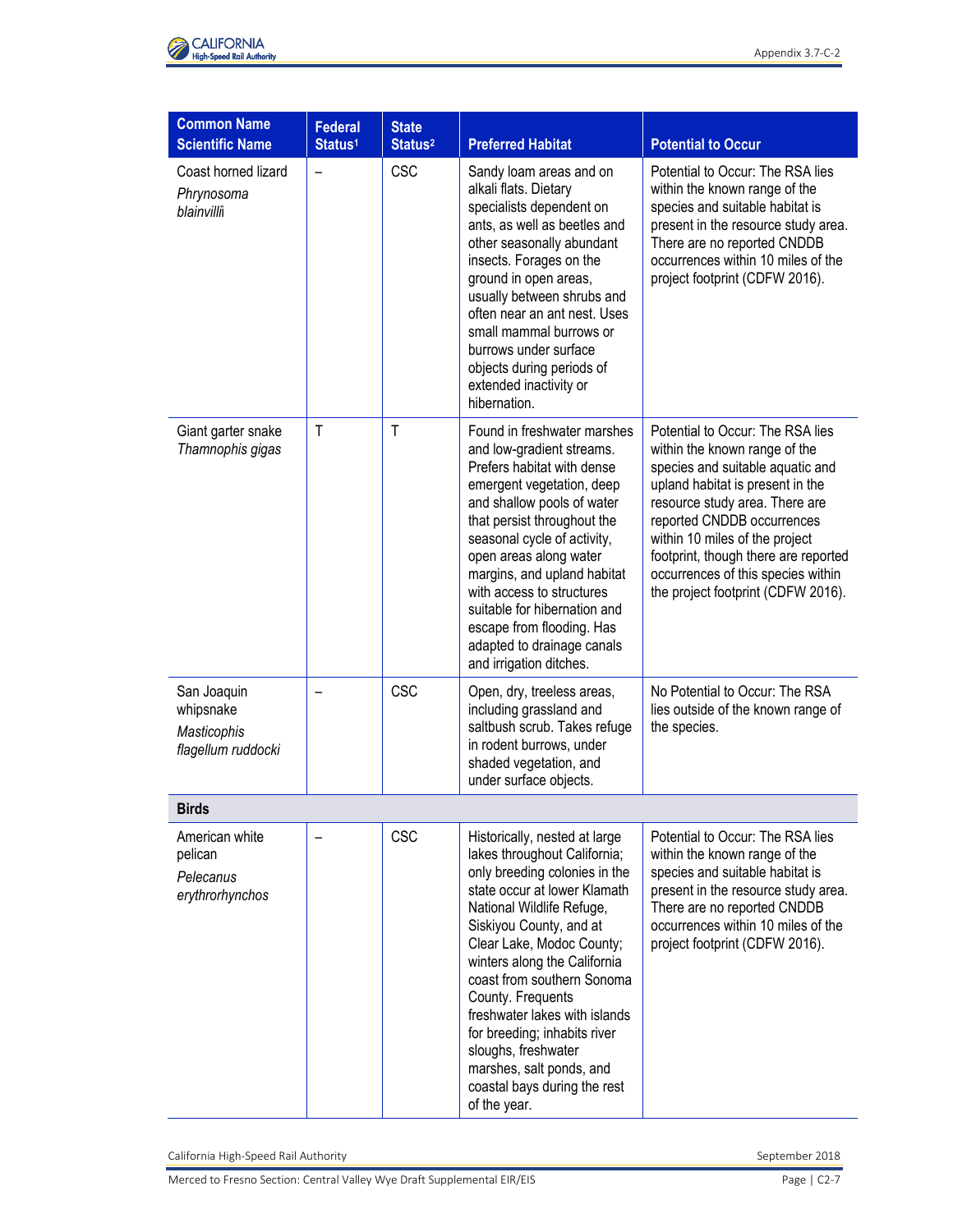

| <b>Common Name</b><br><b>Scientific Name</b>      | <b>Federal</b><br>Status <sup>1</sup> | <b>State</b><br>Status <sup>2</sup> | <b>Preferred Habitat</b>                                                                                                                                      | <b>Potential to Occur</b>                                                                                                                                                                                                                                                                                                                           |
|---------------------------------------------------|---------------------------------------|-------------------------------------|---------------------------------------------------------------------------------------------------------------------------------------------------------------|-----------------------------------------------------------------------------------------------------------------------------------------------------------------------------------------------------------------------------------------------------------------------------------------------------------------------------------------------------|
| Least bittern<br>Ixobrychus exilis                | $\qquad \qquad -$                     | <b>CSC</b>                          | Marshes and along pond<br>edges, where tules and<br>rushes can provide cover;<br>nests are built low in the<br>tules over the water.                          | Potential to Occur: The RSA lies<br>within the known range of the<br>species and suitable habitat is<br>present in the resource study area.<br>There are no reported CNDDB<br>occurrences within 10 miles of the<br>project footprint (CDFW 2016).                                                                                                  |
| Redhead<br>Aythya americana                       |                                       | <b>CSC</b>                          | Habitat includes shallow<br>freshwater lakes, ponds, and<br>marshes. The body of water<br>needs to be at least 28<br>inches deep so that they can<br>dive.    | Potential to Occur: The RSA lies<br>within the known range of the<br>species and suitable habitat is<br>present in the resource study area.<br>There are no reported CNDDB<br>occurrences within 10 miles of the<br>project footprint (CDFW 2016).                                                                                                  |
| Fulvous whistling-<br>duck<br>Dendrocygna bicolor |                                       | <b>CSC</b>                          | Habitat includes shallow<br>freshwater and coastal<br>marshes. Shows a<br>preference for rice fields and<br>tall-grass areas flooded to a<br>depth of <0.5 m. | Potential to Occur: The RSA lies<br>within the known range of the<br>species and suitable habitat is<br>present in the resource study area.<br>There are no reported CNDDB<br>occurrences within 10 miles of the<br>project footprint (CDFW 2016).                                                                                                  |
| Golden eagle<br>Aquila chrysaetos                 | <b>BGEPA</b>                          | <b>FP</b>                           | Nests on cliff ledges and<br>large trees in open areas.<br>Forages in open areas such<br>as grassland, low scrub, or<br>open woodlands.                       | Potential to Occur: The RSA lies<br>within the known range of the<br>species and suitable habitat is<br>present in the resource study area.<br>There are no reported CNDDB<br>occurrences within 10 miles of the<br>project footprint (CDFW 2016).                                                                                                  |
| Swainson's hawk<br>Buteo swainsoni                |                                       | <b>ST</b>                           | Nests in larger trees<br>adjacent to grasslands and<br>agricultural fields where it<br>forages.                                                               | Potential to Occur: The RSA lies<br>within the known range of the<br>species and suitable habitat is<br>present in the resource study area.<br>There are several reported<br>CNDDB occurrences within project<br>footprint (CDFW 2016) and project<br>biologists observed nesting in the<br>project footprint during the 2015<br>nesting season.    |
| Northern harrier<br>Cirus cyaneus                 |                                       | <b>CSC</b>                          | Nests on ground in shrubby<br>vegetation, usually near wet<br>areas. Forages in<br>grasslands, wetlands, and<br>other open areas.                             | Potential to Occur: The RSA lies<br>within the known range of the<br>species and suitable habitat is<br>present in the resource study area.<br>There are no reported CNDDB<br>occurrences within 10 miles of the<br>project footprint (CDFW 2016),<br>though the species was observed<br>in the RSA during the 2014<br>reconnaissance field survey. |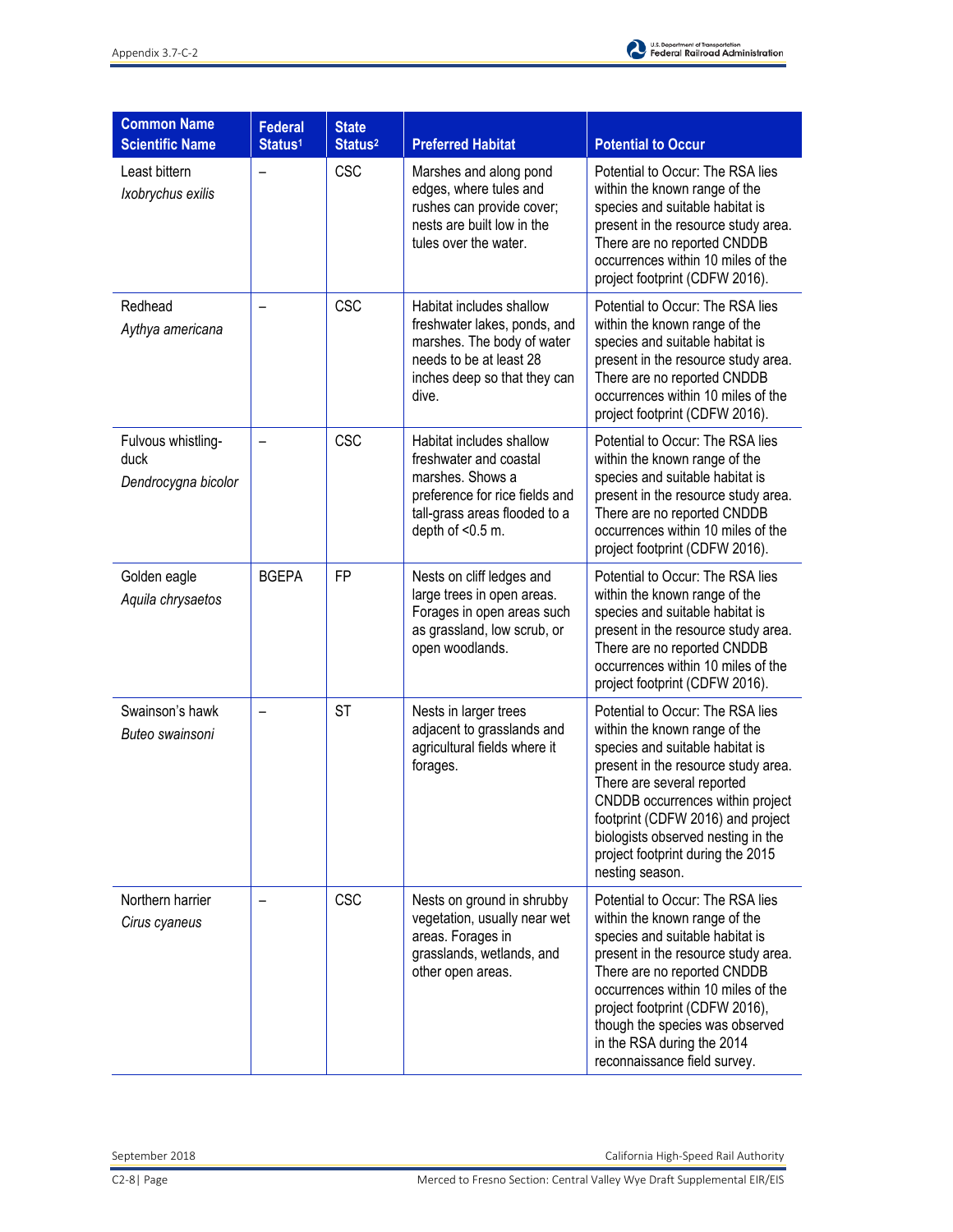



| <b>Common Name</b><br><b>Scientific Name</b>                          | <b>Federal</b><br>Status <sup>1</sup> | <b>State</b><br>Status <sup>2</sup> | <b>Preferred Habitat</b>                                                                                                                                                                                                                                                                                                                            | <b>Potential to Occur</b>                                                                                                                                                                                                                                                                                                                       |
|-----------------------------------------------------------------------|---------------------------------------|-------------------------------------|-----------------------------------------------------------------------------------------------------------------------------------------------------------------------------------------------------------------------------------------------------------------------------------------------------------------------------------------------------|-------------------------------------------------------------------------------------------------------------------------------------------------------------------------------------------------------------------------------------------------------------------------------------------------------------------------------------------------|
| White-tailed kite<br>Elanus leucurus                                  |                                       | <b>FP</b>                           | Open grasslands with<br>scattered trees for nesting<br>and perching. They often<br>nest in trees adjacent to<br>open areas.                                                                                                                                                                                                                         | Potential to Occur: The RSA lies<br>within the known range of the<br>species and suitable habitat is<br>present in the resource study area.<br>There are no reported CNDDB<br>occurrences within 10 miles of the<br>project footprint (CDFW 2016).                                                                                              |
| American peregrine<br>falcon<br>Falco peregrinus<br>anatum            | Delisted,<br><b>BCC</b>               | E/FP                                | Nests and roosts on<br>protected ledges of high<br>cliffs, preys on birds.                                                                                                                                                                                                                                                                          | Potential to Occur: The RSA lies<br>within the known range of the<br>species and suitable habitat is<br>present in the resource study area.<br>There are no reported CNDDB<br>occurrences within 10 miles of the<br>project footprint (CDFW 2016).                                                                                              |
| California condor<br>Gymnogyps<br>californianus                       | E                                     | E                                   | Requires large blocks of<br>open savanna, grasslands,<br>and foothill chaparral with<br>large trees, cliffs, and snags<br>for roosting and nesting.                                                                                                                                                                                                 | No Potential to Occur: The RSA<br>lies outside of the known range of<br>the species.                                                                                                                                                                                                                                                            |
| California condor<br>*Critical Habitat*<br>Gymnogyps<br>californianus |                                       |                                     |                                                                                                                                                                                                                                                                                                                                                     | No critical habitat for this species<br>occurs in the project footprint.                                                                                                                                                                                                                                                                        |
| Bald eagle<br>Haliaeetus<br>leucocephalus                             | Delisted/B<br>GEPA,<br><b>BCC</b>     | E/FP                                | Ocean shore, lake margins<br>and rivers; mostly nests<br>within 1 mile of water. Nests<br>in large old growth or<br>dominant live trees with open<br>branches, especially<br>ponderosa pine.                                                                                                                                                        | Potential to Occur: The RSA lies<br>within the known range of the<br>species and suitable habitat is<br>present in the resource study area.<br>There are reported CNDDB<br>occurrences within 10 miles of the<br>project footprint, though there are<br>no reported occurrences of this<br>species within the project footprint<br>(CDFW 2016). |
| Yellow rail<br>Coturnicops<br>noveboracensis                          | <b>BCC</b>                            | CSC                                 | Historical records of nests in<br>Mono County east of the<br>Sierra Nevada and formerly<br>Marin County on the coast;<br>winter records also on the<br>coast from Humboldt County<br>to Orange County. Utilizes<br>grassy marshes and wet<br>meadows, building well-<br>concealed firm grass cup<br>nests. Especially secretive<br>and seldom seen. | No Potential to Occur: The RSA<br>lies outside of the known range of<br>the species.                                                                                                                                                                                                                                                            |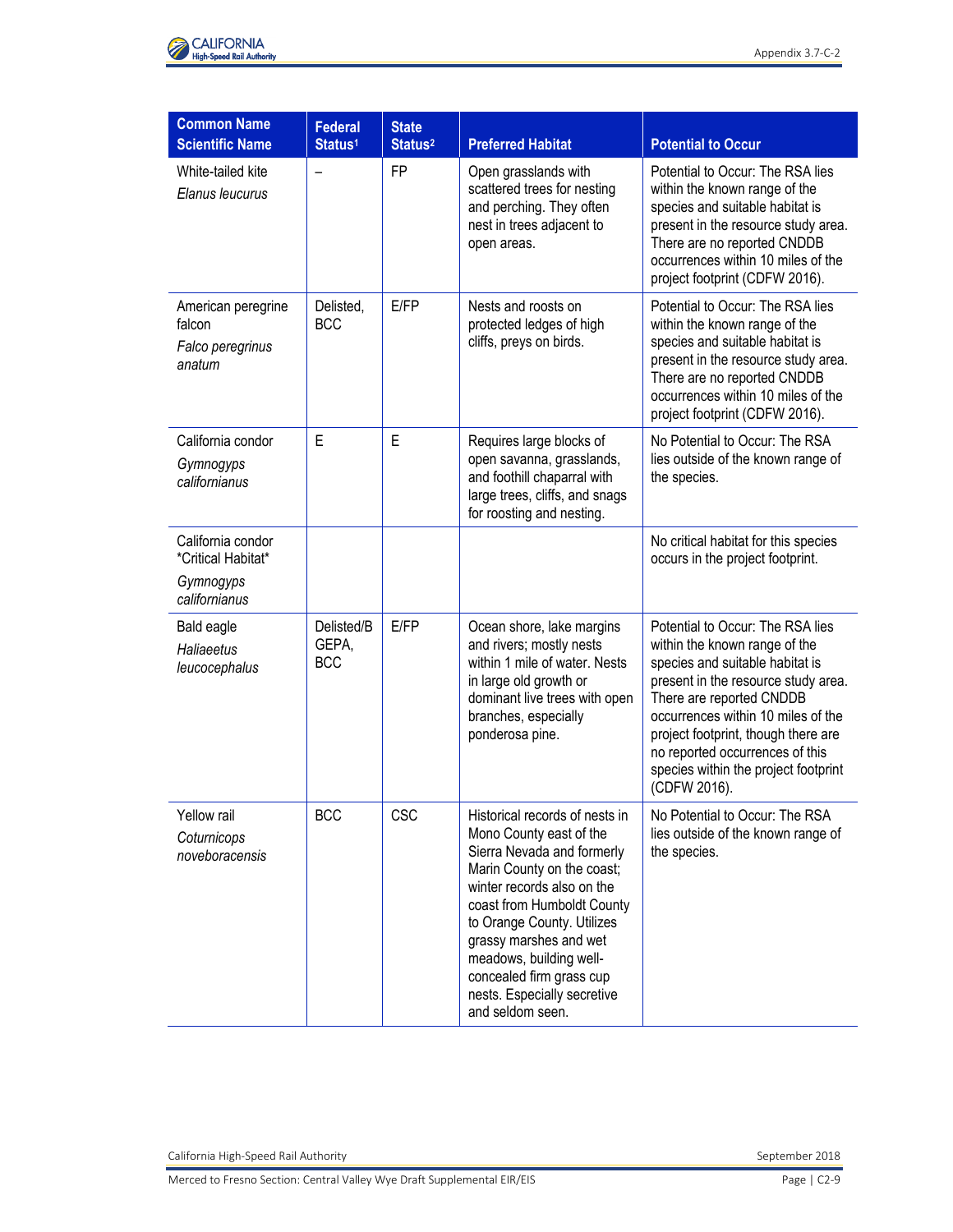

| <b>Common Name</b><br><b>Scientific Name</b>           | <b>Federal</b><br>Status <sup>1</sup> | <b>State</b><br>Status <sup>2</sup> | <b>Preferred Habitat</b>                                                                                                                                                                                                                                                                                                                                                                                                                            | <b>Potential to Occur</b>                                                                                                                                                                                                                                                                                                                           |
|--------------------------------------------------------|---------------------------------------|-------------------------------------|-----------------------------------------------------------------------------------------------------------------------------------------------------------------------------------------------------------------------------------------------------------------------------------------------------------------------------------------------------------------------------------------------------------------------------------------------------|-----------------------------------------------------------------------------------------------------------------------------------------------------------------------------------------------------------------------------------------------------------------------------------------------------------------------------------------------------|
| Black rail<br>Laterallus<br>jamaicensis                | <b>BCC</b>                            | T/FP                                | Permanent resident in the<br>San Francisco Bay and east-<br>ward through the Delta into<br>Placer, Sacramento, and<br>San Joaquin Counties; small<br>populations in Marin, Santa<br>Cruz, San Luis Obispo,<br>Orange, Riverside, and<br><b>Imperial Counties. Uses</b><br>matted dead marsh grasses<br>and thick plant stands for<br>cover and concealment.<br>Builds cup nest of loose<br>grasses on ground.<br>Secretive and very rarely<br>seen. | No Potential to Occur: The RSA<br>lies outside of the known range of<br>the species.                                                                                                                                                                                                                                                                |
| Lesser sandhill crane<br>Grus canadensis               | $\overline{\phantom{a}}$              | <b>CSC</b>                          | Forages on waste seed and<br>other grains on agricultural<br>fields. Also consumes<br>invertebrates and small<br>vertebrates. Winter visitors<br>only in the Central Valley.                                                                                                                                                                                                                                                                        | Potential to Occur: The RSA lies<br>within the known range of the<br>species and suitable habitat is<br>present in the resource study area.<br>There are no reported CNDDB<br>occurrences within 10 miles of the<br>project footprint (CDFW 2016),<br>though the species was observed<br>in the RSA during the 2014<br>reconnaissance field survey  |
| Greater sandhill<br>crane<br>Grus canadensis<br>tabida |                                       | T/FP                                | Forages on waste seed and<br>other grains on agricultural<br>fields. Also consumes<br>invertebrates and small<br>vertebrates. Winter visitors<br>only in the Central Valley.                                                                                                                                                                                                                                                                        | Potential to Occur: The RSA lies<br>within the known range of the<br>species and suitable habitat is<br>present in the resource study area.<br>There are no reported CNDDB<br>occurrences within 10 miles of the<br>project footprint (CDFW 2016),<br>though the species was observed<br>in the RSA during the 2014<br>reconnaissance field survey. |
| Long-billed curlew<br><b>Numenius</b><br>americanus    | <b>BCC</b>                            | —                                   | Nests in northeastern<br>California in Modoc,<br>Siskiyou, and Lassen<br>Counties. Winters along the<br>coast and in interior valleys<br>west of Sierra Nevada;<br>during migration frequents<br>lake and river shores,<br>mudflats, salt marshes, and<br>sandy beaches. Uses a<br>grass-lined nest in a hollow<br>on the ground.                                                                                                                   | Potential to Occur: The RSA lies<br>within the known range of the<br>species and suitable habitat is<br>present in the resource study area.<br>There are no reported CNDDB<br>occurrences within 10 miles of the<br>project footprint (CDFW 2016).                                                                                                  |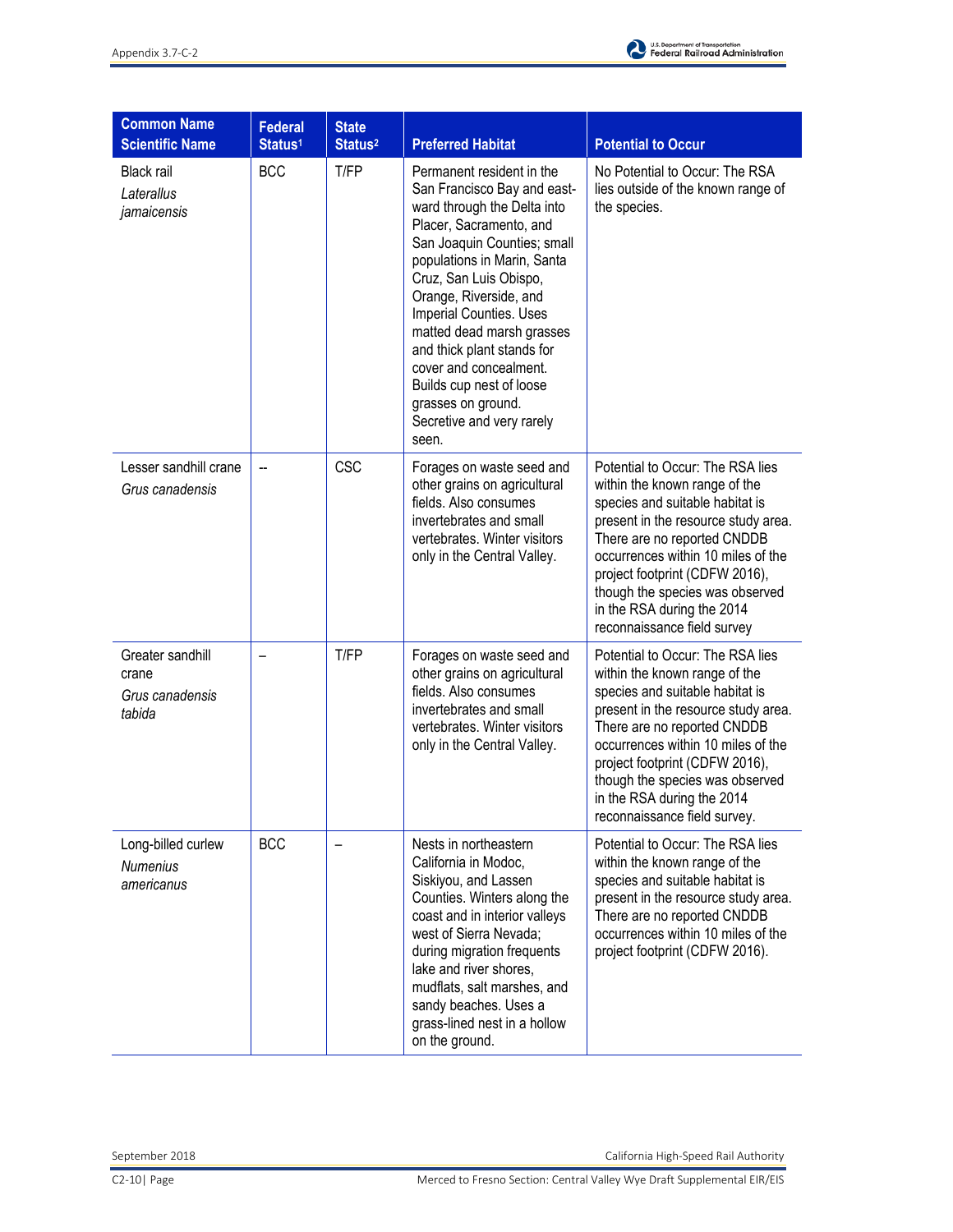

| <b>Common Name</b>                                                                   |                                       |                                     |                                                                                                                                                                                                                                                                                                                                                                                                                                         |                                                                                                                                                                                                                                                                                                                                                 |
|--------------------------------------------------------------------------------------|---------------------------------------|-------------------------------------|-----------------------------------------------------------------------------------------------------------------------------------------------------------------------------------------------------------------------------------------------------------------------------------------------------------------------------------------------------------------------------------------------------------------------------------------|-------------------------------------------------------------------------------------------------------------------------------------------------------------------------------------------------------------------------------------------------------------------------------------------------------------------------------------------------|
| <b>Scientific Name</b>                                                               | <b>Federal</b><br>Status <sup>1</sup> | <b>State</b><br>Status <sup>2</sup> | <b>Preferred Habitat</b>                                                                                                                                                                                                                                                                                                                                                                                                                | <b>Potential to Occur</b>                                                                                                                                                                                                                                                                                                                       |
| Whimbrel<br>Numenius phaeopus                                                        | <b>BCC</b>                            |                                     | Breeds in Arctic tundra in<br>Alaska and Canada,<br>especially near coast; uses<br>coastal salt meadows,<br>mudflats, and grassy<br>shoreline slopes during<br>migration. Winters in central<br>and southern California.<br>Nests in clumps of moss or<br>grassy depressions on the<br>ground.                                                                                                                                          | Potential to Occur: The RSA lies<br>within the known range of the<br>species and suitable habitat is<br>present in the resource study area.<br>There are no reported CNDDB<br>occurrences within 10 miles of the<br>project footprint (CDFW 2016).                                                                                              |
| Red knot<br>Calidris canutus<br>roselaari                                            | <b>BCC</b>                            |                                     | Breeds in Siberia and<br>northwestern Alaska and<br>winters in Florida, Panama,<br>and Venezuela. Nests on<br>wet, low tundra to dry slopes<br>and ridges. Common locally<br>along sandy beaches and<br>occasionally in the Central<br>Valley during migration.<br>Does not nest in California.                                                                                                                                         | Potential to Occur: The RSA lies<br>within the known range of the<br>species and suitable habitat is<br>present in the resource study area.<br>There are no reported CNDDB<br>occurrences within 10 miles of the<br>project footprint (CDFW 2016).                                                                                              |
| Western snowy<br>plover (inland<br>population)<br>Charadrius<br>alexandrines nivosus | Τ                                     | <b>CSC</b>                          | Occurs year round in<br>California. Inhabits beaches,<br>dry mud or salt flats, sandy<br>shores of rivers, lakes, and<br>ponds. Nests primarily on<br>coastal beaches, but known<br>to nest in the Central Valley.<br>Breeds in loose colonies.<br>Federal listing applies only to<br>the Pacific coastal<br>population. CDFG "Species<br>of Special Concern"<br>designation refers to both the<br>coastal and interior<br>populations. | Potential to Occur: The RSA lies<br>within the known range of the<br>species and suitable habitat is<br>present in the resource study area.<br>There are no reported CNDDB<br>occurrences within 10 miles of the<br>project footprint (CDFW 2016).                                                                                              |
| Mountain plover<br>Charadrius<br>montanus                                            | PT                                    | <b>CSC</b>                          | Does not breed in California;<br>winters in the Central Valley<br>south of Yuba County, along<br>the coast in parts of San Luis<br>Obispo, Santa Barbara,<br>Ventura, and San Diego<br>Counties; parts of Imperial,<br>Riverside, Kern, and Los<br>Angeles Counties                                                                                                                                                                     | Potential to Occur: The RSA lies<br>within the known range of the<br>species and suitable habitat is<br>present in the resource study area.<br>There are reported CNDDB<br>occurrences within 10 miles of the<br>project footprint, though there are<br>no reported occurrences of this<br>species within the project footprint<br>(CDFW 2016). |

Merced to Fresno Section: Central Valley Wye Draft Supplemental EIR/EIS Page 1 C2-11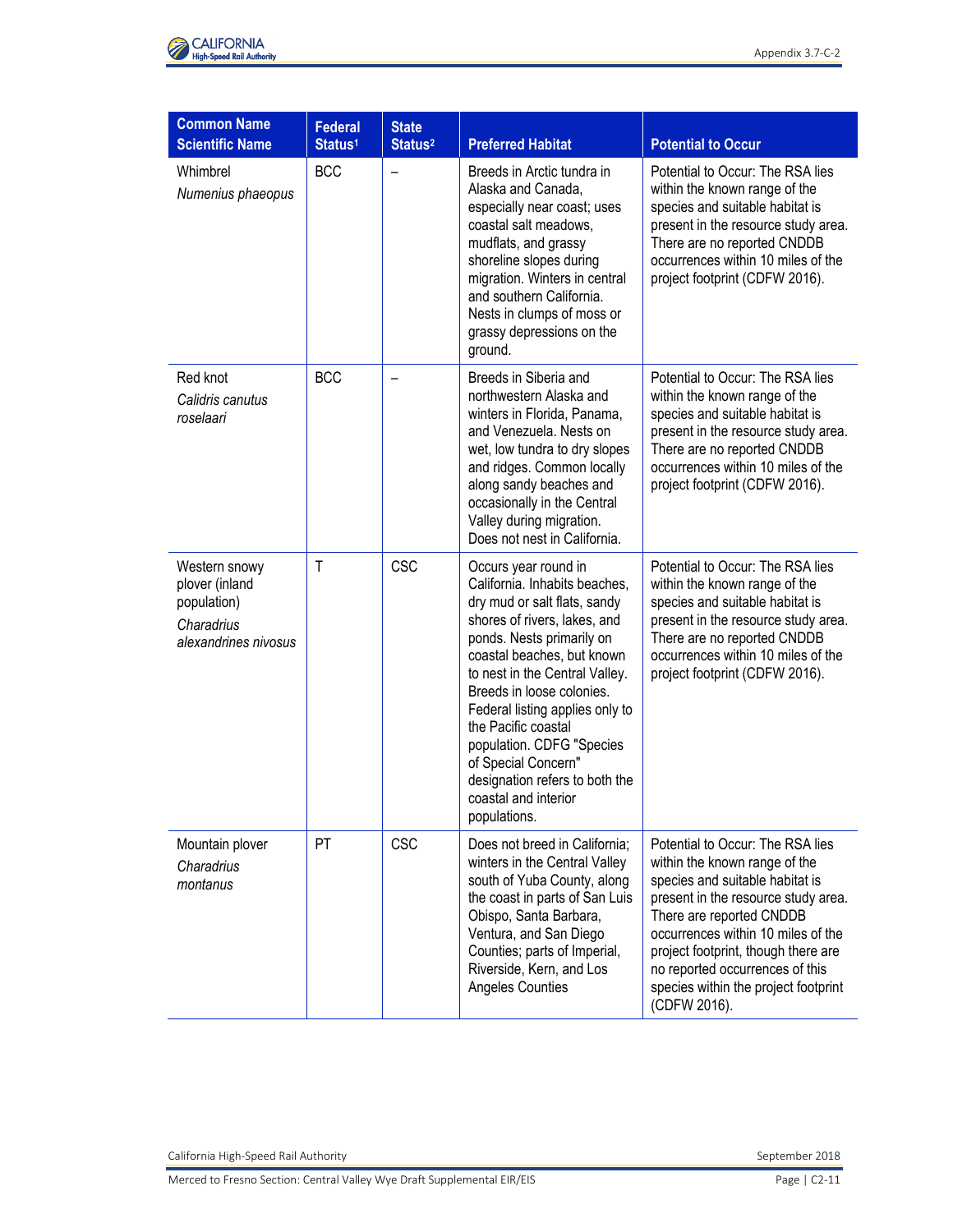

| <b>Common Name</b><br><b>Scientific Name</b>        | <b>Federal</b><br>Status <sup>1</sup> | <b>State</b><br>Status <sup>2</sup> | <b>Preferred Habitat</b>                                                                                                                                                                                                                                                                                                                                                                | <b>Potential to Occur</b>                                                                                                                                                                                                              |
|-----------------------------------------------------|---------------------------------------|-------------------------------------|-----------------------------------------------------------------------------------------------------------------------------------------------------------------------------------------------------------------------------------------------------------------------------------------------------------------------------------------------------------------------------------------|----------------------------------------------------------------------------------------------------------------------------------------------------------------------------------------------------------------------------------------|
| <b>Black tern Chlidonias</b><br>niger               |                                       | <b>CSC</b>                          | Spring and summer resident<br>of the Central Valley, Salton<br>Sea, and northeastern<br>California where suitable<br>emergent wetlands occur.<br>Occurs in freshwater<br>wetlands, lakes, ponds,<br>moist grasslands, and<br>agricultural fields; feeds<br>mainly on fish and<br>invertebrates while hovering<br>over water.                                                            | Potential to Occur: The RSA lies<br>within the known range of the<br>species and suitable habitat is<br>present in the resource study area.<br>There are no reported CNDDB<br>occurrences within 10 miles of the<br>project footprint. |
| Short-billed<br>dowitcher<br>Limnodromus<br>griseus | <b>BCC</b>                            |                                     | Breeds in southern Alaska<br>and parts of Canada and<br>winters along coast from<br>California and Virginia<br>southward. Nests on moist<br>tundra or beside forest pools;<br>visits mudflats, creeks, salt<br>marshes, and tidal estuaries<br>during migration and in<br>winter. Nest is a depression<br>on the ground lined with<br>grass and moss.                                   | No Potential to Occur: The RSA<br>lies outside of the known range of<br>the species.                                                                                                                                                   |
| Marbled godwit<br>Limosa fedoa                      | <b>BCC</b>                            | $\overline{\phantom{0}}$            | Breeds on the central plains<br>from Saskatchewan to<br>Minnesota and winters on<br>coasts from California and<br>Virginia southward and along<br>Gulf Coast. Nests on grassy<br>plains; visits salt marshes,<br>tidal creeks, mudflats, and<br>sea beaches on migration.<br>Creates a nest in a slight<br>depression lined with grass<br>on the ground and nests in<br>loose colonies. | No Potential to Occur: The RSA<br>lies outside of the known range of<br>the species.                                                                                                                                                   |
| Xantu's murrelet<br>Synthiloramphus<br>hypoleucus   | C, BCC                                | $\mathsf{T}$                        | Breeds on offshore islands of<br>Baja California and southern<br>California; occasionally<br>wanders north to Vancouver<br>Island. An ocean-going<br>species; nests in colonies on<br>rocky sea islands, laying its<br>eggs among boulders or in<br>crevices off of island<br>beaches.                                                                                                  | No Potential to Occur: The RSA<br>lies outside of the known range of<br>the species.                                                                                                                                                   |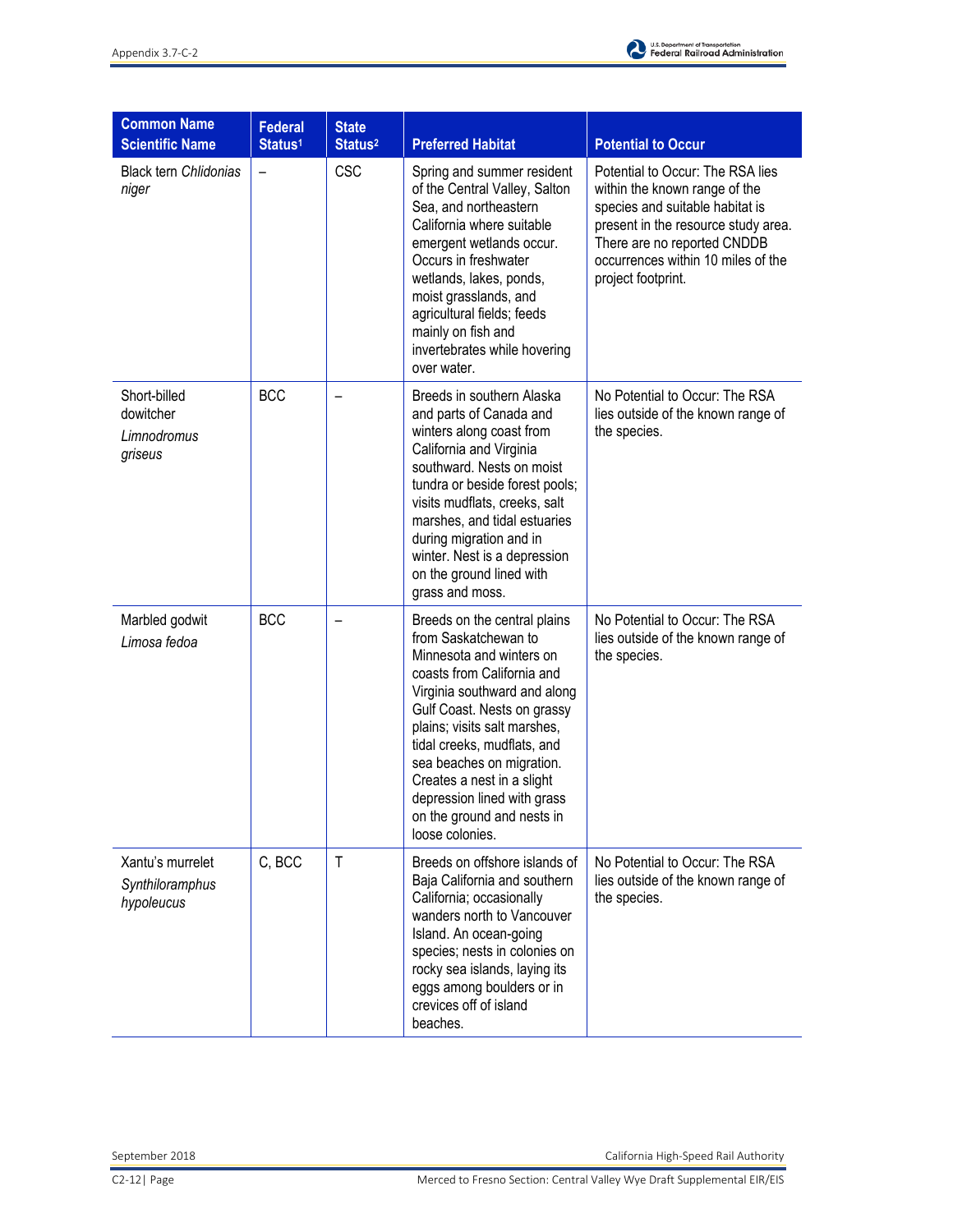

| <b>Common Name</b>                                                        |                                       |                                     |                                                                                                                                                                                                                                                                                                                                                                                                                                                      |                                                                                                                                                                                                                                                                                                                                                                                                                                      |
|---------------------------------------------------------------------------|---------------------------------------|-------------------------------------|------------------------------------------------------------------------------------------------------------------------------------------------------------------------------------------------------------------------------------------------------------------------------------------------------------------------------------------------------------------------------------------------------------------------------------------------------|--------------------------------------------------------------------------------------------------------------------------------------------------------------------------------------------------------------------------------------------------------------------------------------------------------------------------------------------------------------------------------------------------------------------------------------|
| <b>Scientific Name</b>                                                    | <b>Federal</b><br>Status <sup>1</sup> | <b>State</b><br>Status <sup>2</sup> | <b>Preferred Habitat</b>                                                                                                                                                                                                                                                                                                                                                                                                                             | <b>Potential to Occur</b>                                                                                                                                                                                                                                                                                                                                                                                                            |
| Western yellow-billed<br>cuckoo<br>Coccyzus<br>americanus<br>occidentalis | C, BCC                                | E                                   | Occurs year round in<br>California range. Inhabits<br>beaches, dry mud or salt<br>flats, sandy shores of rivers,<br>lakes, and ponds. Nests<br>primarily on coastal beaches,<br>but known to nest in the<br>Central Valley. Breeds in<br>loose colonies. Federal<br>listing applies only to the<br>Pacific coastal population.<br><b>CDFG "Species of Special</b><br>Concern" designation refers<br>to both the coastal and<br>interior populations. | No Potential to Occur: The habitat<br>study area lies within the historical<br>range of the western yellow-billed<br>cuckoo; however, the current<br>distribution of the species in the<br>Central Valley is primarily<br>restricted to isolated breeding<br>populations along the Sacramento<br>River and in the upper Kern River<br>watershed; the habitat study area<br>lies outside of the species'<br>currently accepted range. |
| Short-eared owl<br>Asio flammeus                                          |                                       | <b>CSC</b>                          | Freshwater and salt<br>marshes, lowland meadows,<br>and irrigated alfalfa fields;<br>needs dense tules or tall<br>grass for nesting and<br>daytime roosts.                                                                                                                                                                                                                                                                                           | Potential to Occur: The RSA lies<br>within the known range of the<br>species and suitable habitat is<br>present in the resource study area.<br>There are no reported CNDDB<br>occurrences within 10 miles of the<br>project footprint (CDFW 2016).                                                                                                                                                                                   |
| Long-eared owl<br>Asio otus                                               |                                       | <b>CSC</b>                          | Nests in abandoned crow,<br>hawk, or magpie nests,<br>usually in dense riparian<br>stands of willows,<br>cottonwoods, live oaks, or<br>conifers.                                                                                                                                                                                                                                                                                                     | Potential to Occur: The RSA lies<br>within the known range of the<br>species and suitable habitat is<br>present in the resource study area.<br>There are no reported CNDDB<br>occurrences within 10 miles of the<br>project footprint (CDFW 2016)                                                                                                                                                                                    |
| Western burrowing<br>owl<br>Athene cunicularia                            | <b>BCC</b>                            | <b>CSC</b>                          | Nests and winters in<br>grassland and sparse<br>shrubland habitats<br>throughout California; also<br>can be found in habitats<br>disturbed by human activity;<br>uses abandoned burrows of<br>burrowing mammals for<br>shelter and nest sites.                                                                                                                                                                                                       | Potential to Occur: The RSA lies<br>within the known range of the<br>species and suitable habitat is<br>present in the resource study area.<br>There are reported CNDDB<br>occurrences within 10 miles of the<br>project footprint, though there are<br>no reported occurrences of this<br>species within the project footprint<br>(CDFW 2016).                                                                                      |
| Flammulated owl<br>Otus flammeolus                                        | <b>BCC</b>                            |                                     | Breeds in southern British<br>Columbia south to southern<br>California, Arizona, New<br>Mexico, and western Texas.<br>Winters south of United<br>States. Inhabits coniferous<br>woodlands and forest edges<br>in the Northwest and dry<br>ponderosa pine woods in the<br>Southwest. Nests in a tree<br>hollow or deserted<br>woodpecker hole.                                                                                                        | No Potential to Occur: The RSA<br>lies outside of the known range of<br>the species.                                                                                                                                                                                                                                                                                                                                                 |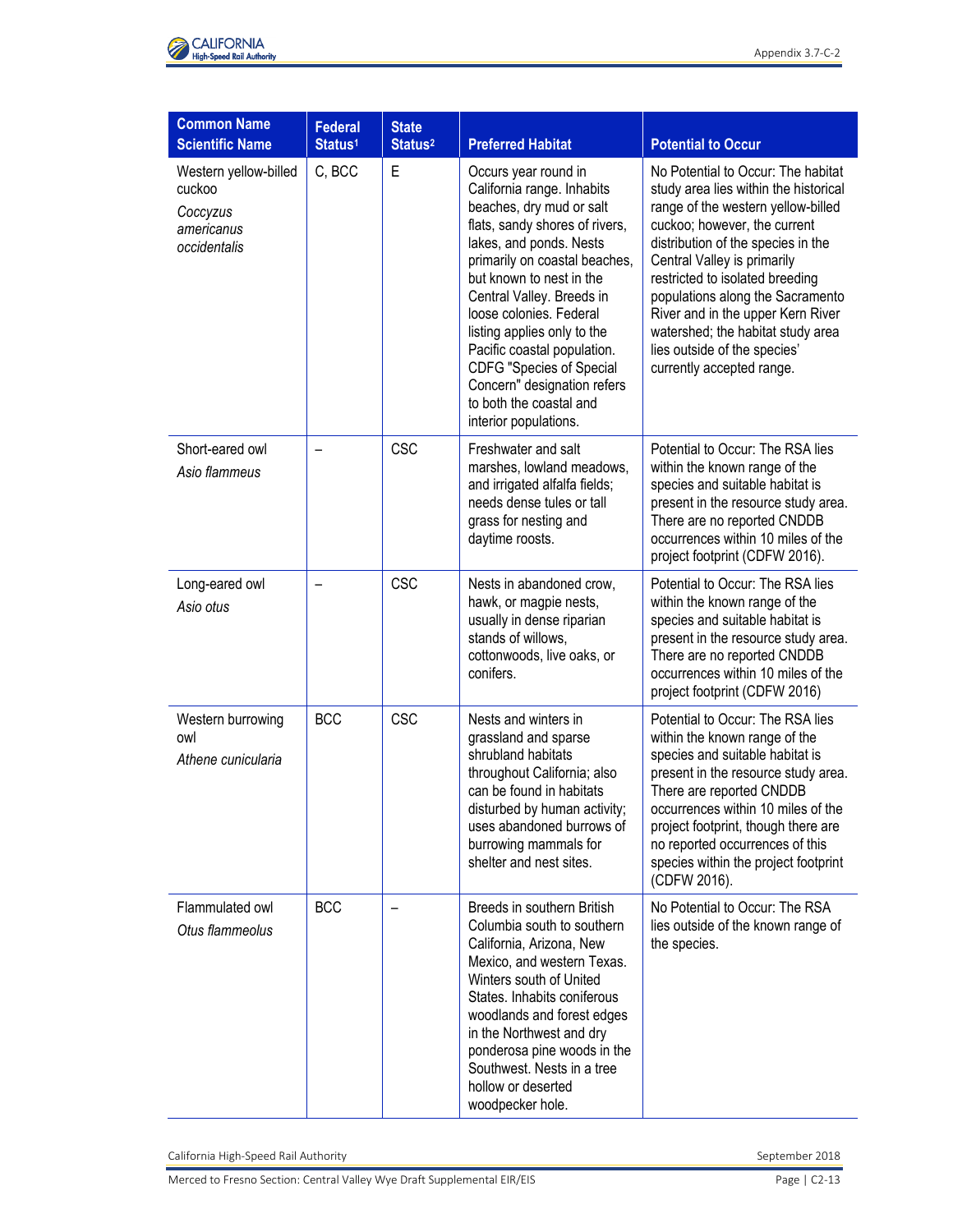

| <b>Common Name</b><br><b>Scientific Name</b>                | <b>Federal</b><br>Status <sup>1</sup> | <b>State</b><br>Status <sup>2</sup> | <b>Preferred Habitat</b>                                                                                                                                                                                                                                                                                                                                                                                         | <b>Potential to Occur</b>                                                                                                                                                                                                                          |
|-------------------------------------------------------------|---------------------------------------|-------------------------------------|------------------------------------------------------------------------------------------------------------------------------------------------------------------------------------------------------------------------------------------------------------------------------------------------------------------------------------------------------------------------------------------------------------------|----------------------------------------------------------------------------------------------------------------------------------------------------------------------------------------------------------------------------------------------------|
| Spotted owl<br><b>Strix</b><br>occidentalisoccident<br>alis | <b>BCC</b>                            | <b>CSC</b>                          | Occurs throughout its historic<br>range in California,<br>extending along the west<br>side of the Sierra Nevada,<br>some eastern Sierra<br>portions, areas of the central<br>Coast range, and in all major<br>mountains of southern<br>California. Inhabits old-<br>growth coniferous forests<br>and densely wooded<br>canyons. Nests in a natural<br>tree or canyon wall cavity or<br>an abandoned hawk's nest. | No Potential to Occur: The RSA<br>lies outside of the known range of<br>the species.                                                                                                                                                               |
| Costa's hummingbird<br>Calypte costae                       | <b>BCC</b>                            |                                     | Primarily found in southern<br>California but may nest<br>locally along the western<br>edge of the San Joaquin<br>Valley. Found in shrub<br>habitats and areas with<br>trees. Nest is a delicately<br>woven cup, with leaves or<br>lichens fastened to the<br>outside, built low on a<br>protected branch of a bush<br>or small tree.                                                                            | Potential to Occur: The RSA lies<br>within the known range of the<br>species and suitable habitat is<br>present in the resource study area.<br>There are no reported CNDDB<br>occurrences within 10 miles of the<br>project footprint (CDFW 2016). |
| Allen's hummingbird<br>Selasphorus sasin                    | <b>BCC</b>                            |                                     | Breeds along coast from<br>southern Oregon to southern<br>California and is a resident of<br>southern California. Also<br>winters in Mexico. Prefers<br>coastal chaparral, brushland,<br>and edges of redwood<br>forests. Nest is a tightly<br>woven cup placed on a<br>sheltered branch.                                                                                                                        | No Potential to Occur: The RSA<br>lies outside of the known range of<br>the species.                                                                                                                                                               |
| Lewis's woodpecker<br>Melanerpes lewis                      | <b>BCC</b>                            | -                                   | Breeds in central California.<br>Winters from southern British<br>Columbia and Oregon to<br>Colorado and south to<br>northern Mexico; wanders<br>east to the Great Plains.<br>Prefers open pine-oak<br>woodlands, oak or<br>cottonwood groves in<br>grasslands, ponderosa pine<br>country. Forms loose<br>colonies nesting in cavities of<br>dead stumps or tree limbs,<br>often at a considerable<br>height.    | No Potential to Occur: The RSA<br>lies outside of the known range of<br>the species.                                                                                                                                                               |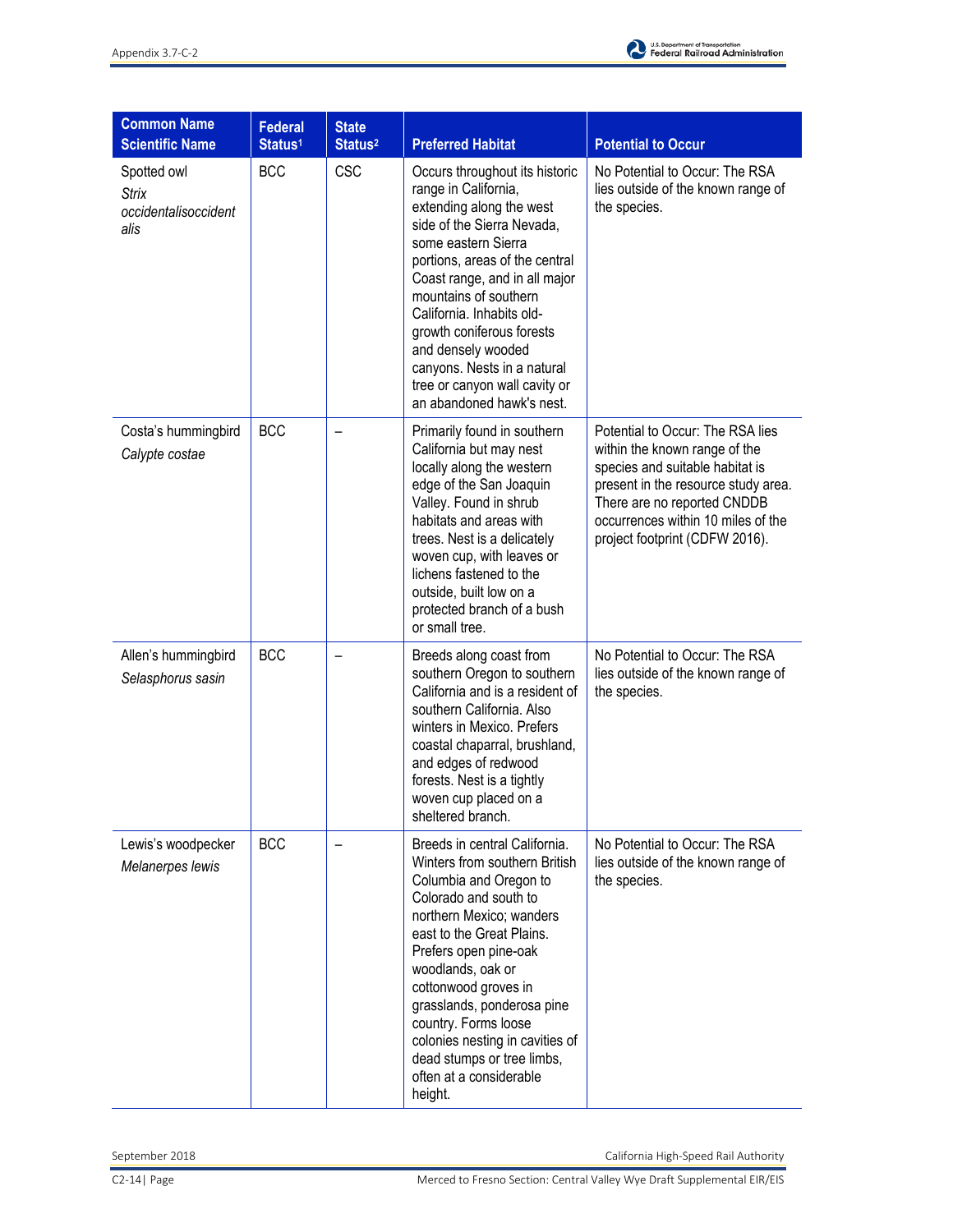

| <b>Common Name</b><br><b>Scientific Name</b>        | <b>Federal</b><br>Status <sup>1</sup> | <b>State</b><br>Status <sup>2</sup> | <b>Preferred Habitat</b>                                                                                                                                                                                                                                                                                                      | <b>Potential to Occur</b>                                                                                                                                                                                                                                                                                                                                                                                                                                                                                                                                                                                                           |
|-----------------------------------------------------|---------------------------------------|-------------------------------------|-------------------------------------------------------------------------------------------------------------------------------------------------------------------------------------------------------------------------------------------------------------------------------------------------------------------------------|-------------------------------------------------------------------------------------------------------------------------------------------------------------------------------------------------------------------------------------------------------------------------------------------------------------------------------------------------------------------------------------------------------------------------------------------------------------------------------------------------------------------------------------------------------------------------------------------------------------------------------------|
| White-headed<br>woodpecker<br>Picoides albolarvatus | <b>BCC</b>                            |                                     | Resident from extreme<br>south-central British<br>Columbia, northeastern<br>Washington, and Idaho,<br>south to southern California<br>and western Nevada. Prefers<br>ponderosa pine belts of the<br>mountains; also in subalpine<br>belts of firs. Nest cavities are<br>in a pine stub or snag, often<br>close to the ground. | No Potential to Occur: The RSA<br>lies outside of the known range of<br>the species.                                                                                                                                                                                                                                                                                                                                                                                                                                                                                                                                                |
| Nuttall's woodpecker<br>Picoides nuttallii          | <b>BCC</b>                            |                                     | Resident from northern<br>California to Baja California.<br>Prefers canyon scrub oaks,<br>oak woodlands, and<br>streamside growth. Nests in<br>holes excavated in a thin<br>dead branch of an oak or<br>cottonwood, or even a large,<br>thick-stemmed elderberry<br>bush.                                                     | Potential to Occur: The RSA lies<br>within the known range of the<br>species and suitable habitat is<br>present in the resource study area.                                                                                                                                                                                                                                                                                                                                                                                                                                                                                         |
| Loggerhead shrike<br>Lanius Iudovicianus            | <b>BCC</b>                            | <b>CSC</b>                          | Breeds and forages in open<br>habitats interspersed with<br>shrubs and small trees,<br>including disturbed habitats.                                                                                                                                                                                                          | Potential to Occur: The RSA lies<br>within the known range of the<br>species and suitable habitat is<br>present in the resource study area.<br>There are no reported CNDDB<br>occurrences within 10 miles of the<br>project footprint (CDFW 2016),<br>though the species was observed<br>in the RSA during the 2014<br>reconnaissance field survey<br>footprint.                                                                                                                                                                                                                                                                    |
| Least bell's vireo<br>Vireo bellii pusillus         | E                                     | E                                   | Riparian thickets either near<br>water or in dry portions of<br>river bottoms; nests along<br>margins of bushes and<br>forages low to the ground.                                                                                                                                                                             | Potential to Occur: The habitat<br>study area lies within the historical<br>range of the least bell's vireo;<br>however, the current distribution of<br>the species is primarily restricted<br>to riverine systems in southern<br>California; The species was<br>extirpated from the Central Valley<br>in the 1940's. However, in 2005, a<br>breeding pair was observed in the<br>San Joaquin Wildlife Refuge.<br>There is potential for this species<br>to nest in the habitat study area in<br>the future. There are no CNDDB<br>reported occurrences of this<br>species within 10 miles of the<br>project footprint (CDFW 2016). |

Merced to Fresno Section: Central Valley Wye Draft Supplemental EIR/EIS Page 1 C2-15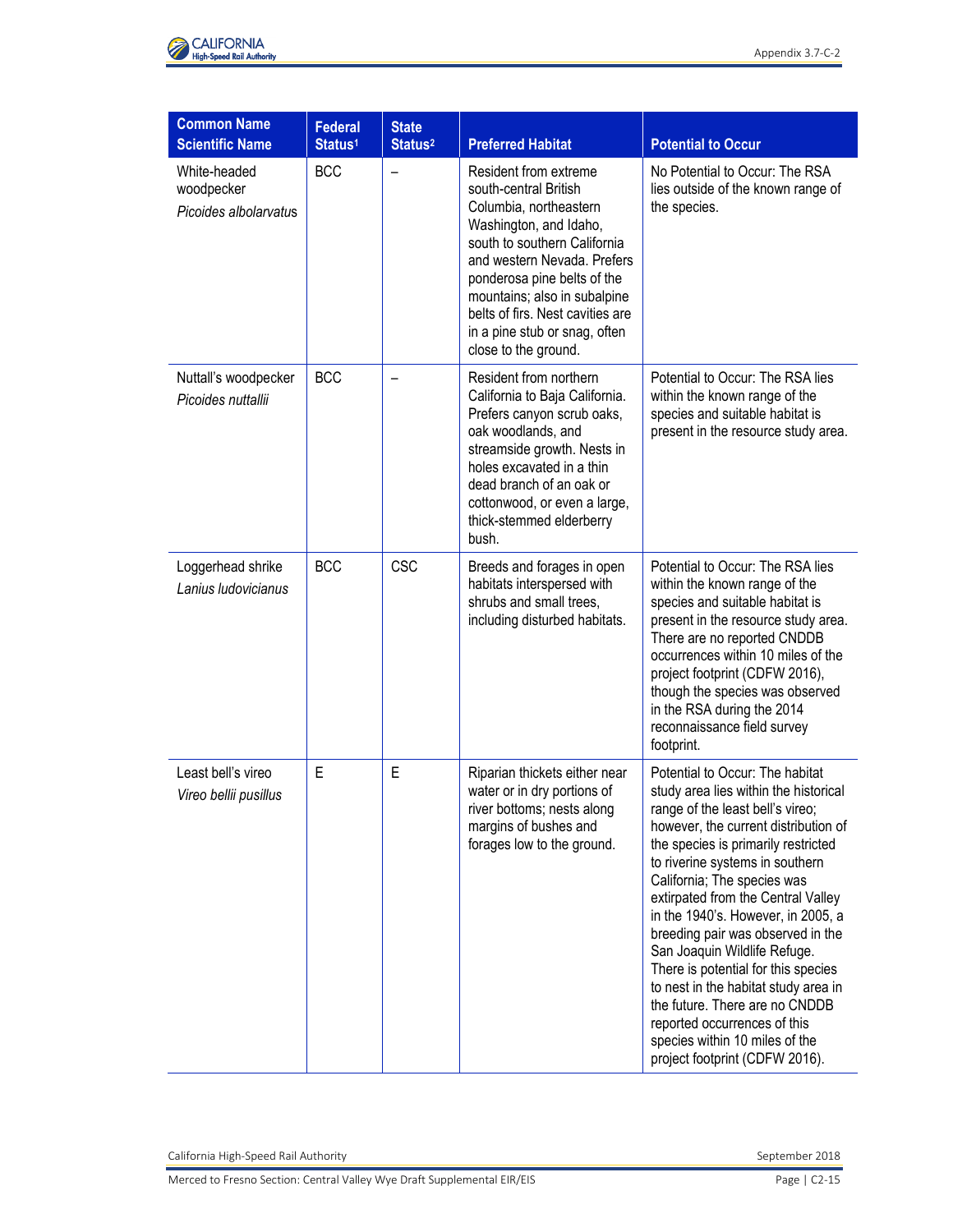

| <b>Common Name</b><br><b>Scientific Name</b>      | <b>Federal</b><br>Status <sup>1</sup> | <b>State</b><br>Status <sup>2</sup> | <b>Preferred Habitat</b>                                                                                                                                                                                                                                           | <b>Potential to Occur</b>                                                                                                                                                                                                                          |
|---------------------------------------------------|---------------------------------------|-------------------------------------|--------------------------------------------------------------------------------------------------------------------------------------------------------------------------------------------------------------------------------------------------------------------|----------------------------------------------------------------------------------------------------------------------------------------------------------------------------------------------------------------------------------------------------|
| Yellow-billed magpie<br>Pica nuttalli             | <b>BCC</b>                            | $\overline{\phantom{0}}$            | Resident in California's<br>Central Valley and adjacent<br>foothills. Common in oak<br>savannas, oak woods,<br>riverside growth, ranches,<br>and suburbs. Nests in<br>colonies in tall trees with<br>dense foliage and builds<br>nests of twigs and sticks.        | Potential to Occur: The RSA lies<br>within the known range of the<br>species and suitable habitat is<br>present in the resource study area.<br>There are no reported CNDDB<br>occurrences within 10 miles of the<br>project footprint (CDFW 2016   |
| Purple martin<br>Progne subis                     |                                       | <b>CSC</b>                          | Nests in abandoned<br>woodpecker holes in oaks,<br>cottonwoods, and other<br>deciduous trees in a variety<br>of wooded and riparian<br>habitats. Also nests in<br>vertical drainage holes under<br>elevated freeways and<br>highway bridges.                       | Potential to Occur: The RSA lies<br>within the known range of the<br>species and suitable habitat is<br>present in the resource study area.<br>There are no reported CNDDB<br>occurrences within 10 miles of the<br>project footprint (CDFW 2016). |
| Oak titmouse<br>Baeolophus<br>inornatus           | <b>BCC</b>                            |                                     | Resident from southern<br>Oregon south to Baja<br>California. Prefers live oaks<br>and deciduous growths of all<br>kinds. Nests in tree cavities,<br>fence post holes, or crevices<br>of old buildings. Nest is<br>composed of grasses, fur,<br>and some feathers. | Potential to Occur: The RSA lies<br>within the known range of the<br>species and suitable habitat is<br>present in the resource study area.                                                                                                        |
| Cactus wren<br>Campylorhynchus<br>brunneicapillus | <b>BCC</b>                            |                                     | Resident in southern<br>California. Prefers desert<br>thickets and cacti. Nest is a<br>mass of fine grass and straw<br>with a side entrance, lined<br>with feathers and hair and<br>placed in the top of a thorny<br>desert shrub or spiny cactus.                 | No Potential to Occur: The RSA<br>lies outside of the known range of<br>the species.                                                                                                                                                               |
| Le Conte's thrasher<br>Toxostoma lecontei         | <b>BCC</b>                            | <b>CSC</b>                          | Permanent resident within<br>California range. Commonly<br>found on very dry and lightly<br>vegetated plains with desert<br>scrub, particularly saltbush<br>and creosote bush. Nests in<br>thick, dense, and thorny<br>desert shrubs or cholla cacti.              | No Potential to Occur: The RSA<br>lies outside of the known range of<br>the species.                                                                                                                                                               |
| Yellow warbler<br>Dendroica petechia<br>brewsteri | <b>BCC</b>                            | <b>CSC</b>                          | Nests in riparian areas<br>dominated by willows,<br>cottonwoods, sycamores, or<br>alders or in mature<br>chaparral; may also use<br>oaks, conifers, and urban<br>areas near stream courses.                                                                        | Potential to Occur: The RSA lies<br>within the known range of the<br>species and suitable habitat is<br>present in the resource study area.<br>There are no reported CNDDB<br>occurrences within 10 miles of the<br>project footprint (CDFW 2016). |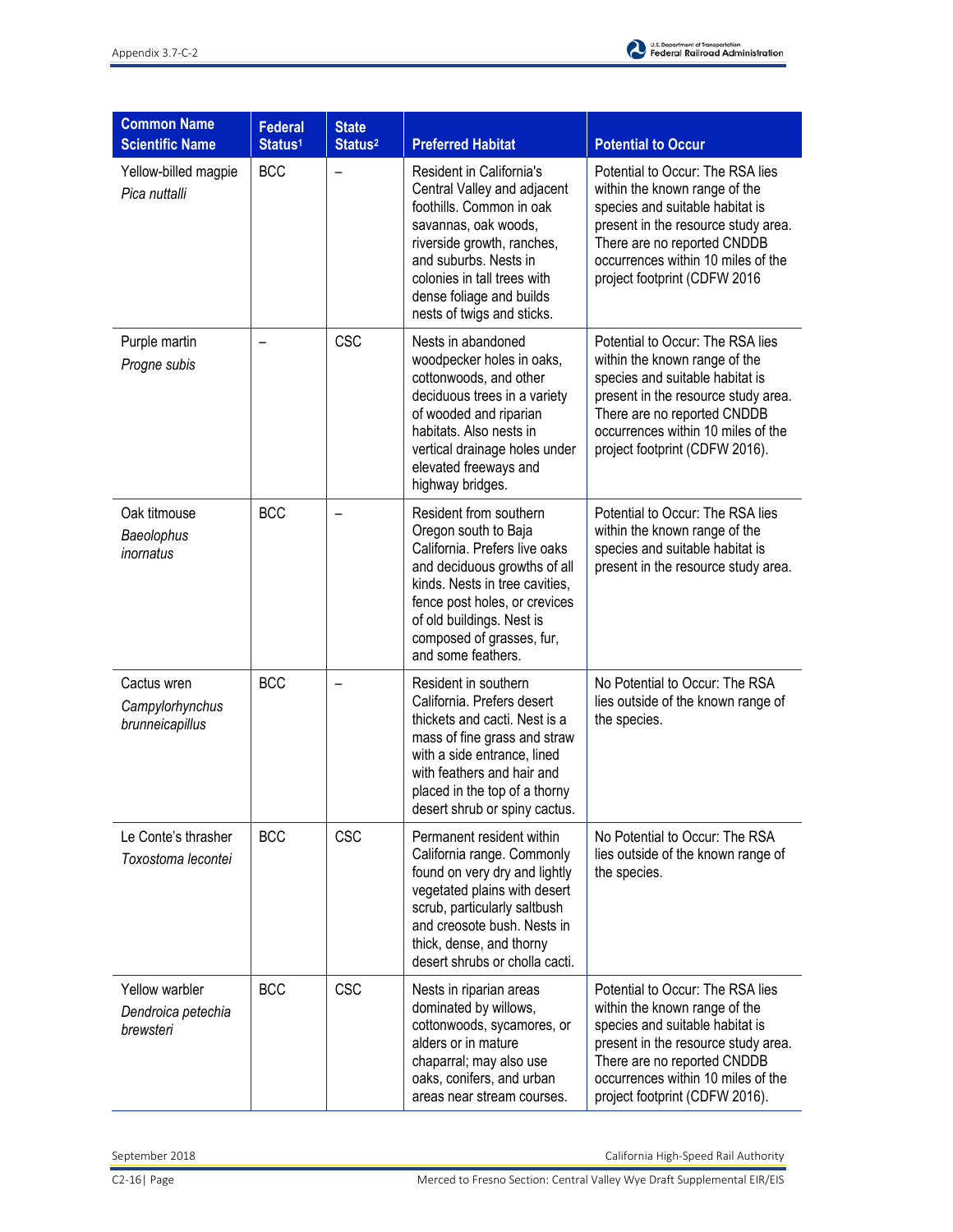

| <b>Common Name</b><br><b>Scientific Name</b>               | <b>Federal</b><br>Status <sup>1</sup> | <b>State</b><br>Status <sup>2</sup> | <b>Preferred Habitat</b>                                                                                                                                                                                                                                                                                        | <b>Potential to Occur</b>                                                                                                                                                                                                                                                                                                                       |
|------------------------------------------------------------|---------------------------------------|-------------------------------------|-----------------------------------------------------------------------------------------------------------------------------------------------------------------------------------------------------------------------------------------------------------------------------------------------------------------|-------------------------------------------------------------------------------------------------------------------------------------------------------------------------------------------------------------------------------------------------------------------------------------------------------------------------------------------------|
| Yellow-breasted chat<br>Icteria virens                     | $\overline{\phantom{0}}$              | <b>CSC</b>                          | Nests in dense riparian<br>thickets of willow and other<br>brushy tangles, including<br>briars and stream thickets<br>near watercourses.                                                                                                                                                                        | Potential to Occur: The RSA lies<br>within the known range of the<br>species and suitable habitat is<br>present in the resource study area.<br>There are no reported CNDDB<br>occurrences within 10 miles of the<br>project footprint (CDFW 2016).                                                                                              |
| Grasshopper<br>sparrow<br>Ammodramus<br>savannarum         | <b>BCC</b>                            | <b>CSC</b>                          | Occurs in dry, dense<br>grasslands, especially those<br>with a variety of grasses and<br>tall forbs and scattered<br>shrubs for singing perches.<br>Nests in slight depressions in<br>dense grasslands.                                                                                                         | Potential to Occur: The RSA lies<br>within the known range of the<br>species and suitable habitat is<br>present in the resource study area.<br>There are no reported CNDDB<br>occurrences within 10 miles of the<br>project footprint (CDFW 2016).                                                                                              |
| Oregon vesper<br>sparrow<br>Pooecetes<br>gramineus affinis |                                       | <b>CSC</b>                          | Winters in California.<br>Grassland wintering habitat<br>characterized as mainly<br>open ground with little<br>vegetation, or short grass<br>and low annuals, including<br>stubble fields, meadows, and<br>road edges.                                                                                          | Potential to Occur: The RSA lies<br>within the known range of the<br>species and suitable habitat is<br>present in the resource study area.<br>There are no reported CNDDB<br>occurrences within 10 miles of the<br>project footprint (CDFW 2016).                                                                                              |
| Black-chinned<br>sparrow<br>Spizella atrogularis           | <b>BCC</b>                            |                                     | Breeds from central<br>California, southern Nevada,<br>southern Utah, Arizona,<br>southern New Mexico, and<br>western Texas southward<br>and winters along Mexican<br>border. Prefers low, dense<br>chaparral, mountain slopes;<br>and sagebrush. Nest is a<br>grass-lined cup well<br>concealed in a low bush. | No Potential to Occur: The RSA<br>lies outside of the known range of<br>the species.                                                                                                                                                                                                                                                            |
| Tricolored blackbird<br>Agelaius tricolor                  |                                       | E                                   | Nests next to open water<br>where there is extensive<br>emergent vegetation,<br>blackberry, or wild rose<br>bushes; frequently forages in<br>grain fields.                                                                                                                                                      | Potential to Occur: The RSA lies<br>within the known range of the<br>species and suitable habitat is<br>present in the resource study area.<br>There are reported CNDDB<br>occurrences within 10 miles of the<br>project footprint, though there are<br>no reported occurrences of this<br>species within the project footprint<br>(CDFW 2016). |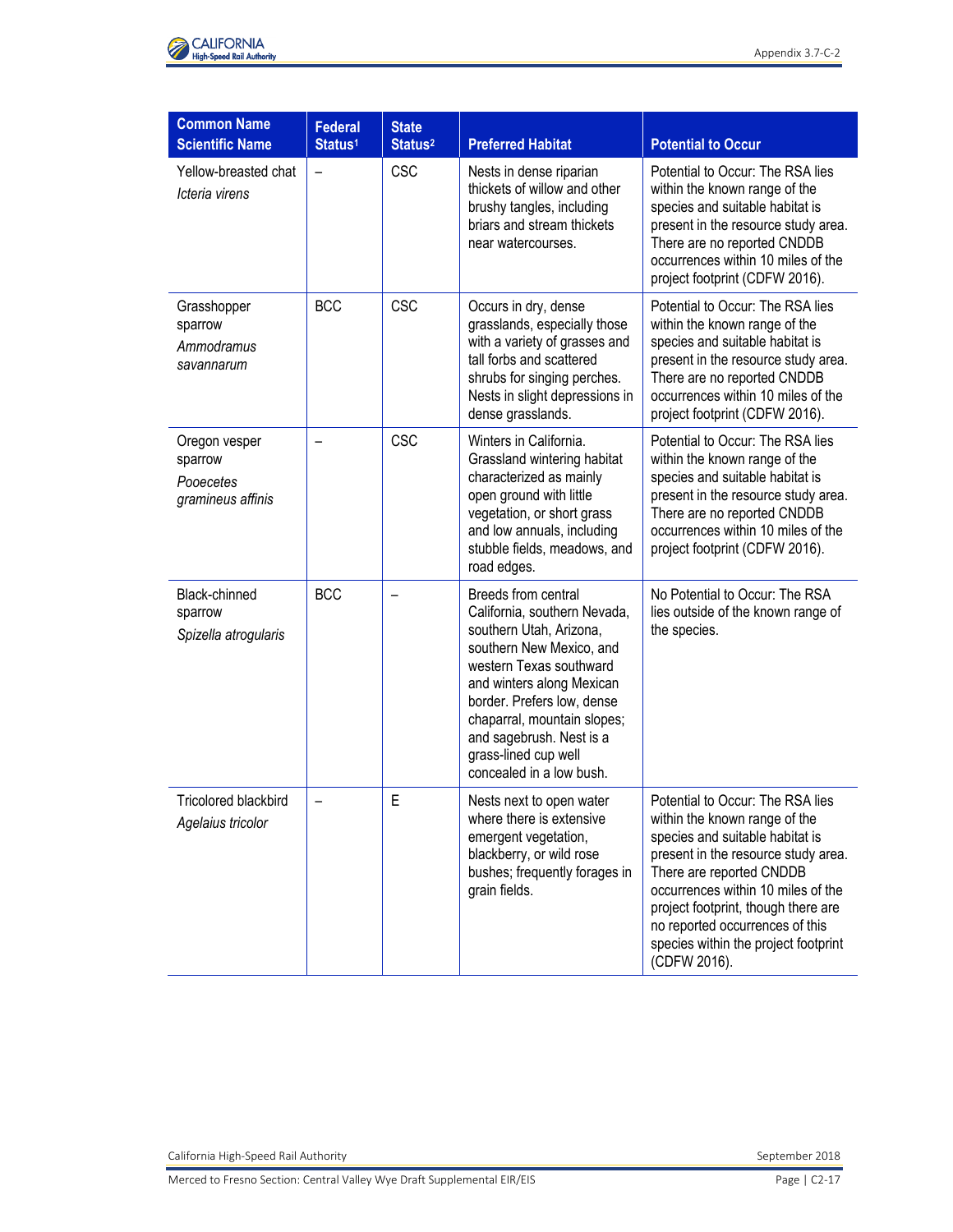

| <b>Common Name</b><br><b>Scientific Name</b>                         | <b>Federal</b><br>Status <sup>1</sup> | <b>State</b><br>Status <sup>2</sup> | <b>Preferred Habitat</b>                                                                                                                                                                                                                                                                                       | <b>Potential to Occur</b>                                                                                                                                                                                                                                                                                                                                |
|----------------------------------------------------------------------|---------------------------------------|-------------------------------------|----------------------------------------------------------------------------------------------------------------------------------------------------------------------------------------------------------------------------------------------------------------------------------------------------------------|----------------------------------------------------------------------------------------------------------------------------------------------------------------------------------------------------------------------------------------------------------------------------------------------------------------------------------------------------------|
| Yellow-headed<br>blackbird<br>Xanthocephalus<br>xanthocephalus       |                                       | CSC                                 | Nest over persistent water in<br>freshwater emergent<br>wetlands with dense<br>vegetation adjacent to deep<br>water, and along borders of<br>lake or ponds.                                                                                                                                                    | Potential to Occur: The RSA lies<br>within the known range of the<br>species and suitable habitat is<br>present in the resource study area.<br>There are reported CNDDB<br>occurrences within 10 miles of the<br>project footprint, though there are<br>no reported occurrences of this<br>species within the project footprint<br>(CDFW 2016).          |
| Lawrence's goldfinch<br>Carduelis lawrencei                          | <b>BCC</b>                            |                                     | Breeds in central and<br>southern California, west of<br>Sierra Nevada and south into<br>Baja California; winters south<br>and east to extreme western<br>Texas. Prefers dry grassy<br>slopes with weed patches,<br>chaparral, and open<br>woodlands. Nest is a tightly<br>woven cup in a low tree or<br>bush. | Potential to Occur: The RSA lies<br>within the known range of the<br>species and suitable habitat is<br>present in the resource study area.<br>There are no reported CNDDB<br>occurrences within 10 miles of the<br>project footprint (CDFW 2016).                                                                                                       |
| <b>Mammals</b>                                                       |                                       |                                     |                                                                                                                                                                                                                                                                                                                |                                                                                                                                                                                                                                                                                                                                                          |
| Pallid bat<br>Antrozous pallidus                                     |                                       | <b>CSC</b>                          | Forages in open areas of<br>grasslands, shrublands,<br>woodlands, and forests from<br>sea level up through mixed<br>conifers. Roosts in<br>crevasses in trees,<br>structures, and rock.                                                                                                                        | Potential to Occur: The RSA lies<br>within the known range of the<br>species and suitable roosting and<br>foraging habitat is present in the<br>resource study area. There are no<br>reported CNDDB occurrences<br>within 10 miles of the project<br>footprint (CDFW 2016).                                                                              |
| Townsend's big-<br>eared bat<br>Corynorhinus<br>townsendiitownsendii |                                       | CT/CSC                              | Forages in arid areas and<br>open coniferous forests.<br>Roosts in rocky areas with<br>caves or tunnels.                                                                                                                                                                                                       | No Potential to Occur: The habitat<br>study area lies within the known<br>range of the species and but does<br>not contain suitable roosting<br>habitat.                                                                                                                                                                                                 |
| Western mastiff bat<br>Eumops perotis<br>californicus                |                                       | CSC                                 | Roosts in crevices in cliff<br>faces, high buildings, and<br>tunnels. Forages in arid,<br>semi-arid habitat -<br>coniferous and deciduous<br>woodlands, coastal scrub,<br>grasslands, chaparral, etc.                                                                                                          | Potential to Occur: The RSA lies<br>within the known range of the<br>species and suitable foraging<br>habitat is present in the resource<br>study area. There are reported<br>CNDDB occurrences within 10<br>miles of the project footprint,<br>though there are no reported<br>occurrences of this species within<br>the project footprint (CDFW 2016). |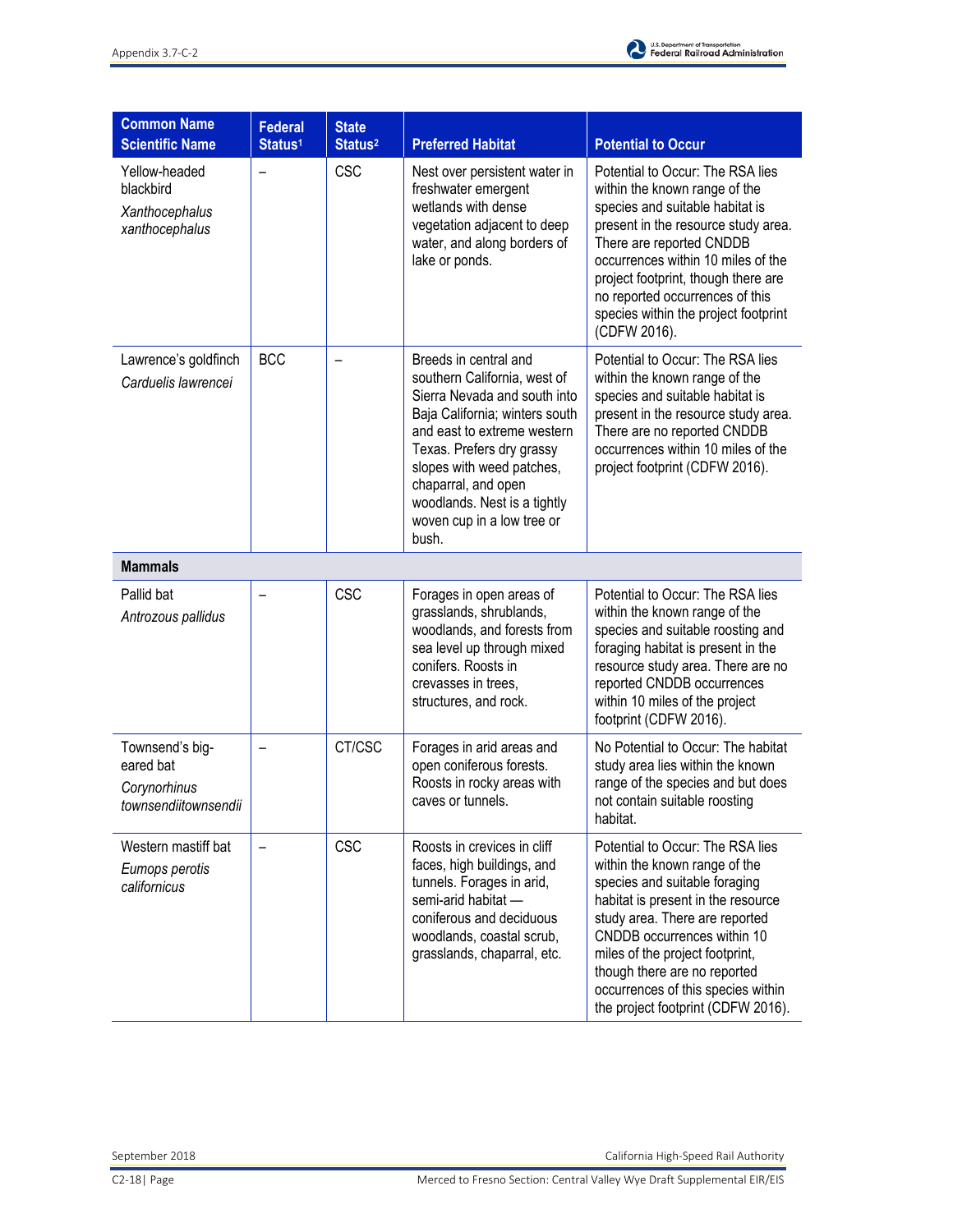

| <b>Common Name</b><br><b>Scientific Name</b>           | <b>Federal</b><br>Status <sup>1</sup> | <b>State</b><br>Status <sup>2</sup> | <b>Preferred Habitat</b>                                                                                                                                                                                                                                                                                      | <b>Potential to Occur</b>                                                                                                                                                                                                                                                                                                                        |
|--------------------------------------------------------|---------------------------------------|-------------------------------------|---------------------------------------------------------------------------------------------------------------------------------------------------------------------------------------------------------------------------------------------------------------------------------------------------------------|--------------------------------------------------------------------------------------------------------------------------------------------------------------------------------------------------------------------------------------------------------------------------------------------------------------------------------------------------|
| Western red bat<br>Lasiurus blossevillii               | $\overline{\phantom{0}}$              | CSC                                 | Roost primarily in trees,<br>prefers habitat edges and<br>mosaics with trees that are<br>protected above and open<br>below for foraging.                                                                                                                                                                      | Potential to Occur: The RSA lies<br>within the known range of the<br>species and suitable roosting and<br>foraging habitat is present in the<br>resource study area. There are no<br>reported CNDDB occurrences<br>within 10 miles of the project<br>footprint (CDFW 2016).                                                                      |
| Ringtail<br>Bassariscus astutus                        |                                       | <b>FP</b>                           | Occurs primarily in riparian<br>habitats but also known from<br>most forest and shrub<br>habitats from lower to mid<br>elevations. Usually found<br>near water.                                                                                                                                               | Potential to Occur: The RSA lies<br>within the known range of the<br>species and suitable habitat is<br>present in the resource study area.<br>There are no reported CNDDB<br>occurrences within 10 miles of the<br>project footprint (CDFW 2016).                                                                                               |
| American badger<br>Taxidea taxus                       |                                       | CSC                                 | Grasslands, savannas, and<br>mountain meadows near<br>timberline are preferred.<br>Principal requirements:<br>sufficient food, friable soils,<br>and relatively open,<br>uncultivated ground. Preys<br>primarily on burrowing<br>rodents such as gophers,<br>ground squirrels, marmots,<br>and kangaroo rats. | Potential to Occur: The RSA lies<br>within the known range of the<br>species and suitable habitat is<br>present in the resource study area.<br>There are reported CNDDB<br>occurrences within 10 miles of the<br>project footprint, though there are<br>no reported occurrences of this<br>species within the project footprint<br>(CDFW 2016a). |
| Fresno kangaroo rat<br>Dipodomys<br>nitratoides exilis | E                                     | E                                   | Sandy or saline soils in<br>chenopod scrub and annual<br>grassland communities on<br>the Valley floor. Recently<br>they have been found only in<br>alkali sink communities.                                                                                                                                   | No Potential to Occur: The habitat<br>study area lies outside the species'<br>current range and suitable habitat<br>is not present (CDFW 2016).                                                                                                                                                                                                  |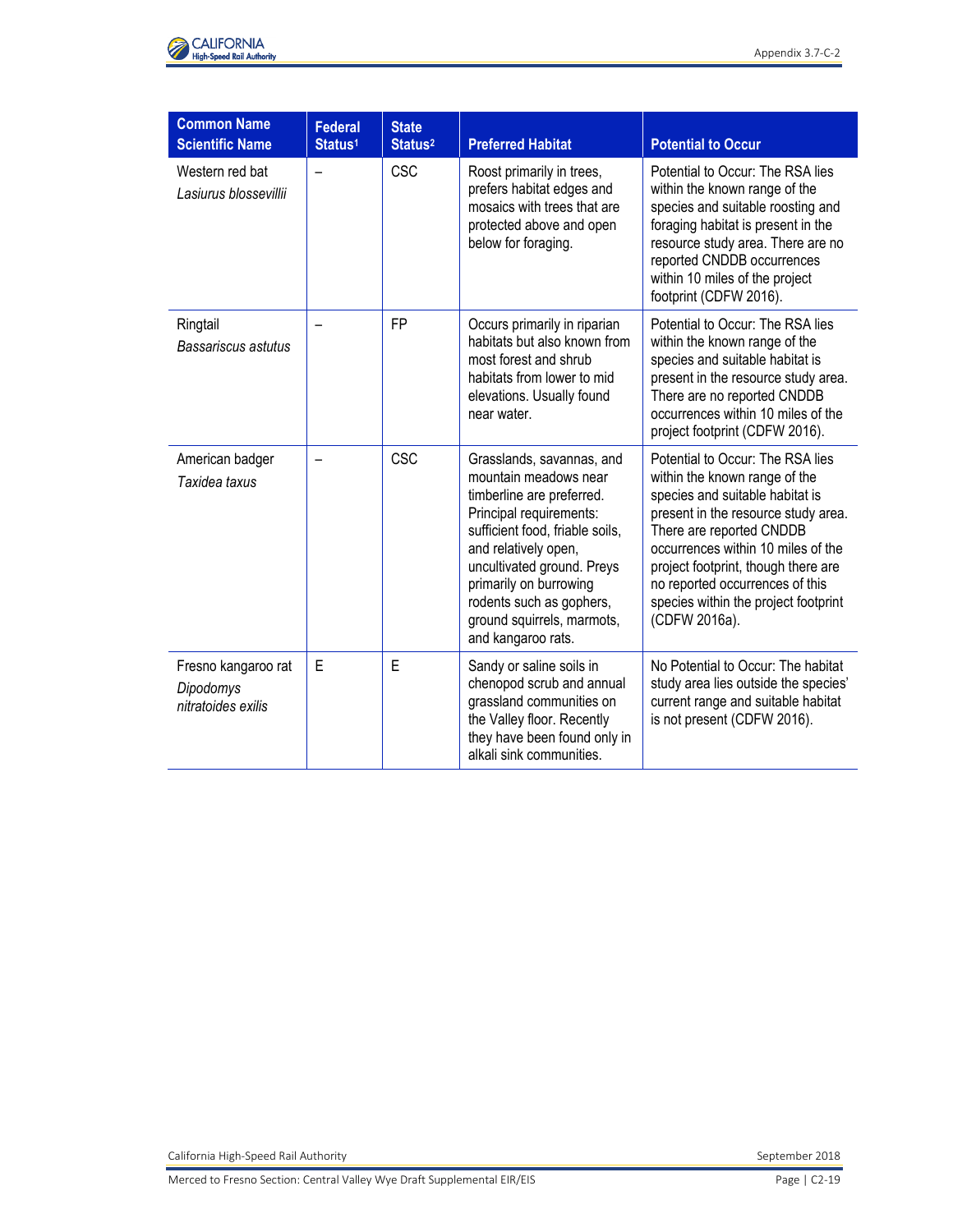

| <b>Common Name</b><br><b>Scientific Name</b>     | Federal<br>Status <sup>1</sup> | <b>State</b><br>Status <sup>2</sup> | <b>Preferred Habitat</b>                                                                                                                                         | <b>Potential to Occur</b>                                                                                                                                                                                                                                                                                                                       |
|--------------------------------------------------|--------------------------------|-------------------------------------|------------------------------------------------------------------------------------------------------------------------------------------------------------------|-------------------------------------------------------------------------------------------------------------------------------------------------------------------------------------------------------------------------------------------------------------------------------------------------------------------------------------------------|
| San Joaquin kit fox<br>Vulpes macrotis<br>mutica | Е                              |                                     | Annual grassland or grassy<br>open stages with scattered<br>shrubby vegetation; needs<br>loose-textured sandy soils<br>for burrowing, and suitable<br>prey base. | Potential to Occur: The RSA lies<br>within the known range of the<br>species and suitable habitat is<br>present in the resource study area.<br>There are reported CNDDB<br>occurrences within 10 miles of the<br>project footprint, though there are<br>no reported occurrences of this<br>species within the project footprint<br>(CDFW 2016). |

*Sources: CDFW 2016; Moyle 2002; USFWS 2007* 

Notes:

1 Federal Status C(E) = Candidate for Endangered listing status

 $C(T)$  = Candidate for Threatened listing status

 $C(T/E)$  = Candidate for Threatened or Endangered listing status

SC = Special Concern

FE = Endangered

FT = Threatened

BGEPA = Protected under the Bald and Golden Eagle Protection Act

BCC = Birds of Conservation Concern designated by the U.S. Fish and Wildlife Service.

2 State Status

SE = Endangered

ST = Threatened

CT = Candidate for Threatened listing status

CSC = California Species of Special Concern designated by the California Department of Fish and Game.

FP = Fully Protected species designated by the California Department of Fish and Game.

CDFG = California Department of Fish and Game

CDFW = California Department of Fish and Wildlife

CNDDB = California Natural Diversity Database

RSA = Resource study area

USFWS = U.S. Fish and Wildlife Service